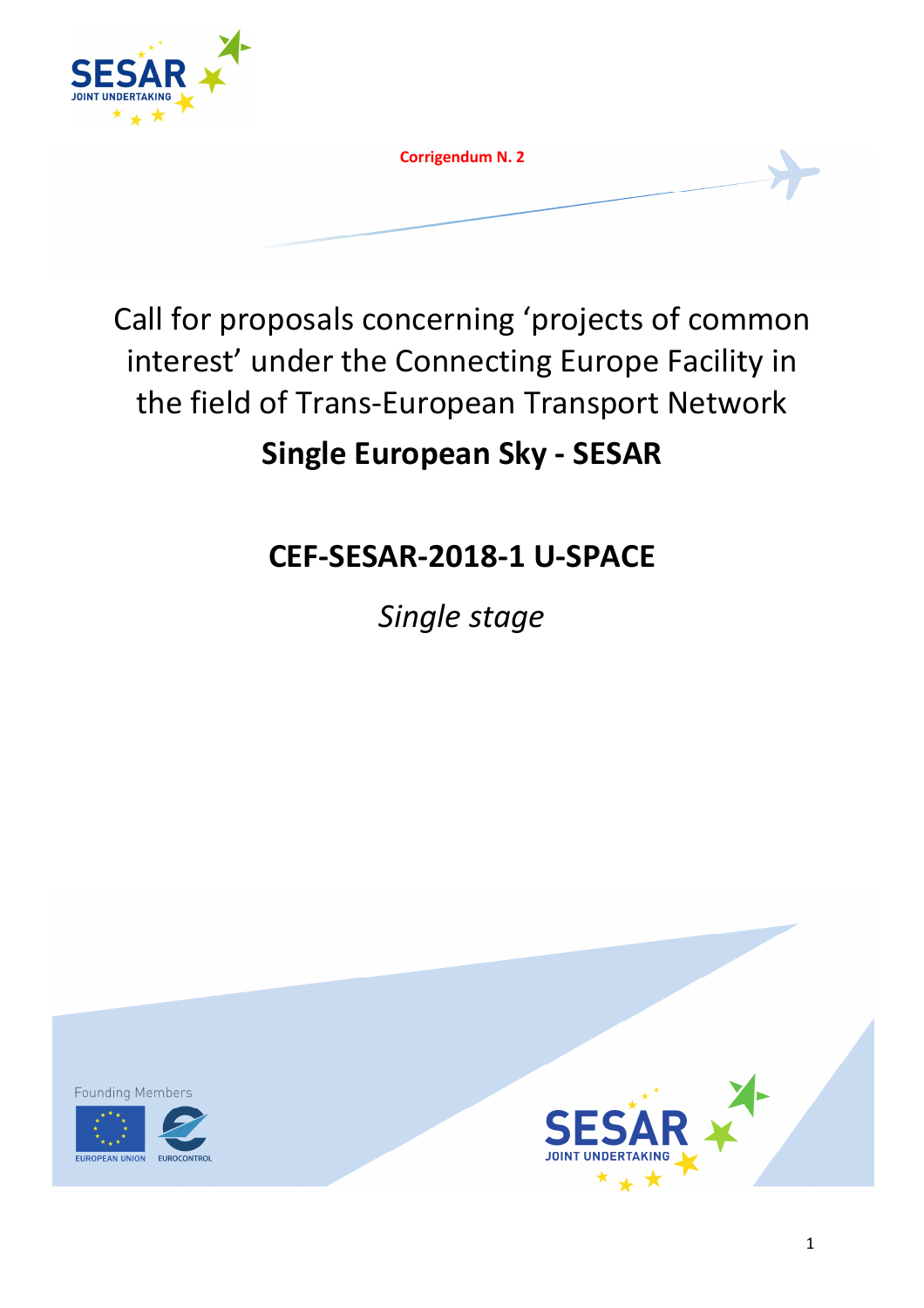

# **Contents**

| 1.  |      |        |  |  |  |
|-----|------|--------|--|--|--|
| 2.  |      |        |  |  |  |
| 3.  |      |        |  |  |  |
| 4.  |      |        |  |  |  |
| 5.  |      |        |  |  |  |
| 6.  |      |        |  |  |  |
|     | 6.1. |        |  |  |  |
|     |      | 6.1.1. |  |  |  |
|     |      | 6.1.2. |  |  |  |
|     |      | 6.1.3. |  |  |  |
|     |      | 6.1.4. |  |  |  |
|     |      | 6.1.5. |  |  |  |
|     | 6.2. |        |  |  |  |
|     |      | 6.2.1. |  |  |  |
|     |      | 6.2.2. |  |  |  |
|     | 6.3. |        |  |  |  |
| 7.  |      |        |  |  |  |
|     | 7.1. |        |  |  |  |
|     | 7.2. |        |  |  |  |
|     | 7.3. |        |  |  |  |
|     | 7.4. |        |  |  |  |
| 8.  |      |        |  |  |  |
|     | 8.1. |        |  |  |  |
|     | 8.2. |        |  |  |  |
| 9.  |      |        |  |  |  |
|     | 9.1. |        |  |  |  |
|     |      | 9.1.1. |  |  |  |
|     |      | 9.1.2. |  |  |  |
|     | 9.2. |        |  |  |  |
|     |      | 9.2.1. |  |  |  |
|     |      | 9.2.2. |  |  |  |
|     |      | 9.2.3. |  |  |  |
|     |      | 9.2.4. |  |  |  |
| 10. |      |        |  |  |  |
| 11. |      |        |  |  |  |
|     |      |        |  |  |  |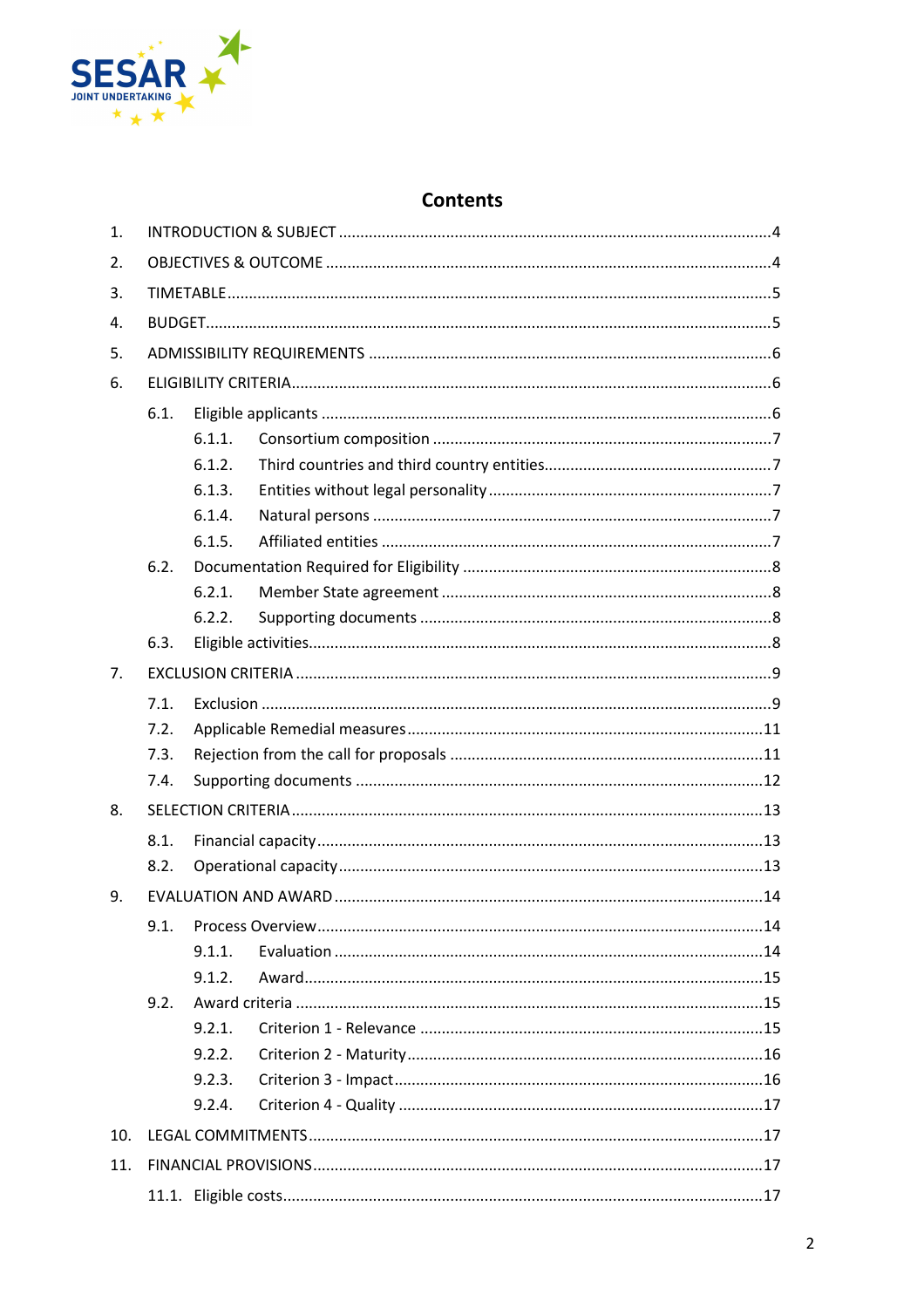

|  | 11.2. VAT 18 |                                                                       |  |
|--|--------------|-----------------------------------------------------------------------|--|
|  |              | 11.3. Form of the grant - Reimbursement of costs actually incurred 18 |  |
|  |              |                                                                       |  |
|  |              |                                                                       |  |
|  |              |                                                                       |  |
|  |              |                                                                       |  |
|  |              |                                                                       |  |
|  |              |                                                                       |  |
|  |              |                                                                       |  |
|  |              |                                                                       |  |
|  |              |                                                                       |  |
|  |              |                                                                       |  |
|  |              |                                                                       |  |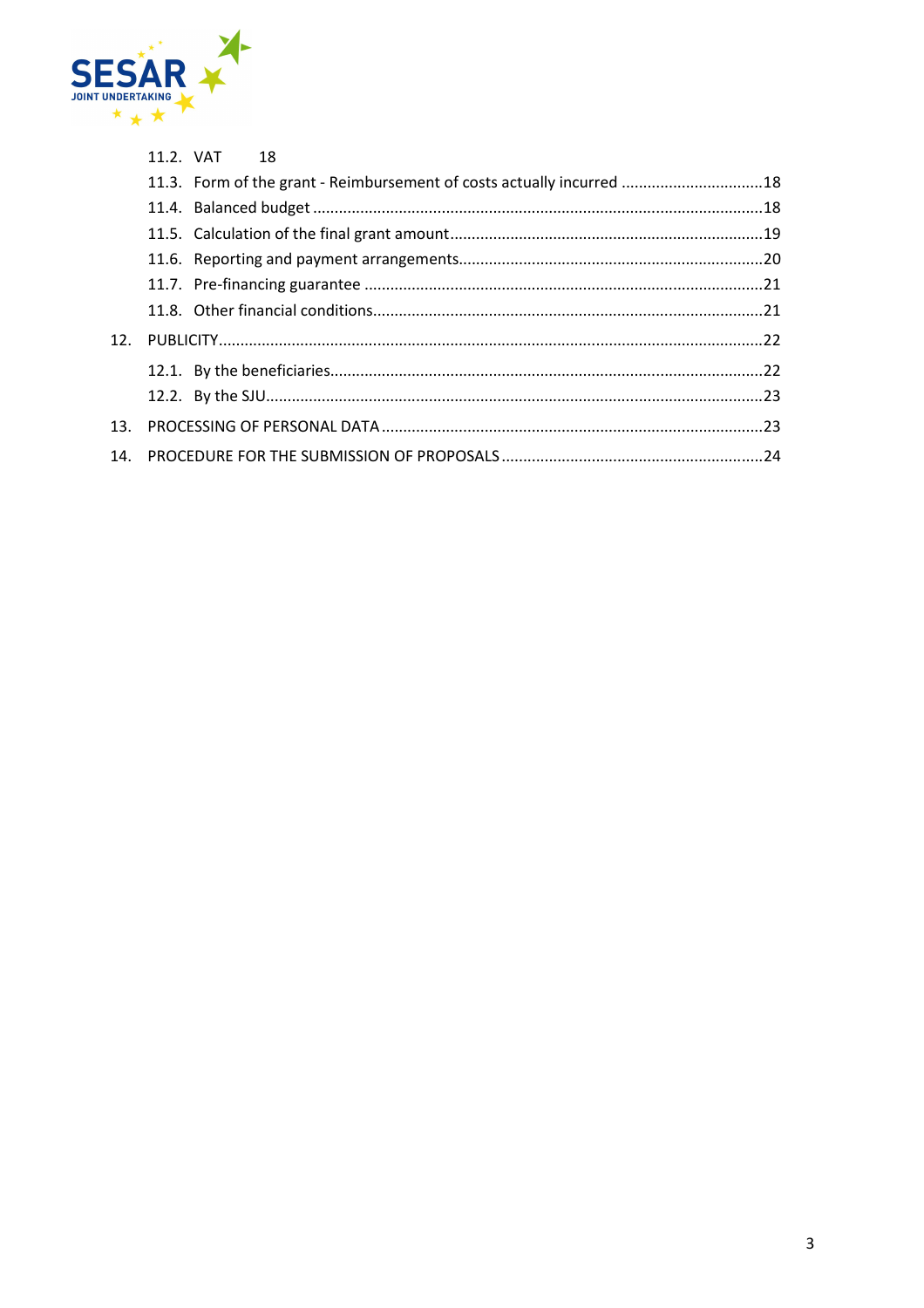

## **1. INTRODUCTION & SUBJECT**

In the context of the Connecting Europe Facility (CEF)<sup>1</sup> and on the basis of:

- Commission Implementing Decision C(2017) 5437 of 3 August 2017, as amending the Commission Implementing Decision C(2014) 1921 establishing a Multi-Annual Work Programme 2014-2020 for financial assistance in the field of Connecting Europe Facility (CEF) - Transport sector for the period 2014-2020, and
- SESAR Joint Undertaking (SJU) Single Programming Document (SPD) 2018-2019 (adopted with Decision of its Administrative Board ADB(D)21-2017 on 14 December 2017) section 2.6.1,

a call for proposals is launched by the SESAR Joint Undertaking entrusted with the implementation of the CEF in line with Article 6(3) of the Regulation (EU) 1316/2013.

The overall objective of this Call for Proposals is to comprehensively prepare and de-risk a rapid deployment of U-space initial services (U2) as outlined in the U-space Blueprint.

Unless specified otherwise, the present call is governed by the rules of the SESAR Regulation<sup>1</sup>, CEF Regulation<sup>2</sup> and the Financial Regulation.<sup>3</sup>

This documentation for this Call for proposals is structured in the following way:

- Annex I: Technical Specifications (laying down the technical requirements of this call and including a list of Abbreviations and terminology)
- Annex II: Grant application form
- Annex II a): Declaration on honour on eligibility, exclusion and selection
- Annex II b): Estimated budget of the action (Model)
- Annex III: Grant Agreement (Model)
- Annex III a): Grant Agreement financial statement and summary (Model)
- Annex III b: Grant Agreement certificate on financial statements (Model)

## **2. OBJECTIVES & OUTCOME**

 $\overline{\phantom{0}}$ 

The overall objective of the Call is to comprehensively prepare and de-risk a rapid deployment of U-space initial services (U2) as outlined in the U-space Blueprint. U2 provides the initial set of key services building on the foundation services (U1) by adding game-changing improvements enabling initial beyond visual line-of-sight operations (BVLOS) in rural, urban and sub-urban environments and facilitating the processes for authorisations for some drone operations.

Actions selected as a result of this call shall qualify as Studies under CEF and include 'Pilot activities'.

<sup>&</sup>lt;sup>1</sup> Council Regulation (EC) 219/2007 of 27 February 2007 (as modified by Council Regulation (EC) 1361 / 2008 (SJU Regulation) and last amended by the Council Regulation (EU) 721/2014).

<sup>2</sup> Regulation (EU) No 1316/2013 of the European Parliament and of the Council of 11 December 2013 establishing the Connecting Europe Facility, amending Regulation (EU) No 913/2010 and repealing Regulations (EC) No 680/2007 and (EC) No 67/2010 Text with EEA relevance

<sup>&</sup>lt;sup>3</sup> Regulation (EU, EURATOM) No 966/2012 of the European Parliament and of the Council of 25 October 2012 on the financial rules applicable to the general budget of the Union and repealing Council Regulation (EC, Euratom) No 1605/2002. [Official Journal L 298 of 26.10.2012]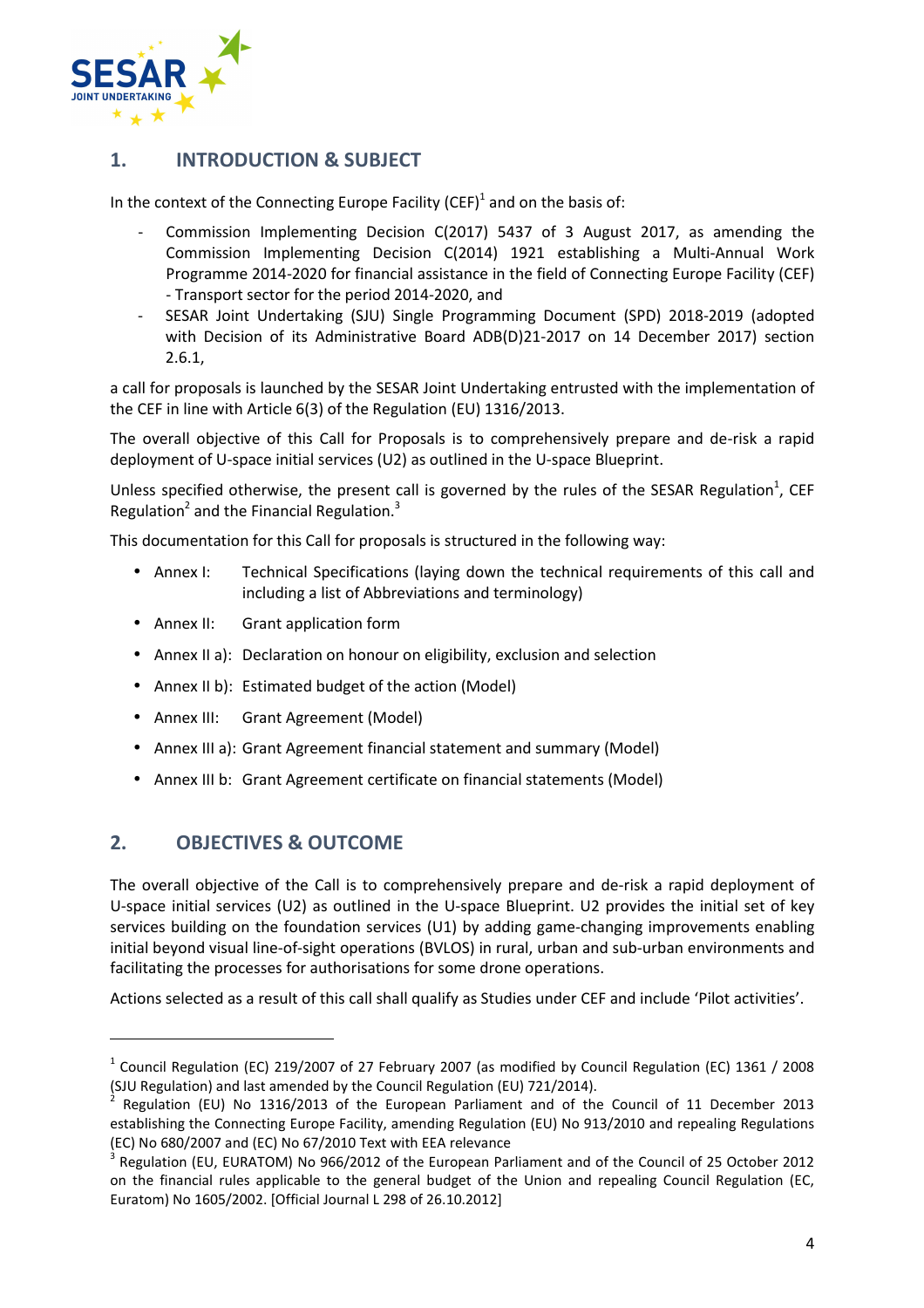

The Actions will provide, through the studies conducted, the basis for initiating a wide scale roll-out of U-space U2 services in Europe in a safe and harmonized fashion.

The results will make a significant contribution to the impacts of:

- Boosting EU collaboration and generating confidence from investors, innovators and regulators;
- Significantly reducing the business risks for key U-space investors;
- Putting the EU at the forefront of global standards setting in the domain;
- Raising awareness regarding SESAR activities related to U-space and showing tangible progress on technology and services with an objective to integrate results at EU level and in the context of the wider SJU work programme;
- Showing that drone operations are envisaged in a safe and secure framework to reduce/mitigate the risks linked to public acceptance;
- Confirming the full-scale deployment readiness at EU level for an interoperable, harmonised and standardised deployment of U2 services across Europe;
- Significantly contributing to the EU regulatory process for drones placed under the aegis of EASA.

The SJU expects to co-finance between 5 and 10 proposals leading to the establishment of between 5 and 10 sites undertaking pilot activities located in five (5) different EU Member States (exact number, up to a maximum of five (5) member States, will depend on the applications received and the results of the evaluation). Each site will support one or more U-space operator configuration and demonstrations, where pilot activities will include the demonstration of U-space U2 urban services. The demonstration of U-space urban services may connect to sub-urban and rural services with either two or more U-space service providers providing the drone traffic management service in a shared airspace or Urban U-space, and a framework for urban traffic management of drones.

The activities to be undertaken as a result of this call are further developed in the document "Technical Specifications", see Annex I.

|              | <b>Stages</b>                        | Date and time or<br>indicative period      |
|--------------|--------------------------------------|--------------------------------------------|
| a)           | Publication of the call              | 31 January 2018                            |
| b)           | Deadline for submitting applications | 15 May 2018 at 11.30 am<br>(Brussels time) |
| $\mathsf{C}$ | Evaluation period                    | June-July 2018                             |
| $\mathsf{d}$ | Information to applicants            | September 2018                             |
| e)           | Signature of grant agreement         | October-November 2018                      |

## **3. TIMETABLE**

## **4. BUDGET**

The total budget available for the co-financing of actions is estimated at 9.500.000 EUR.

Applicants are encouraged to submit applications for actions with a total requested EU contribution of no less than 1.000.000 EUR per project.

The maximum EU contribution per project will be 2.000.000 EUR

The SJU reserves the right not to award grants up to the available budget.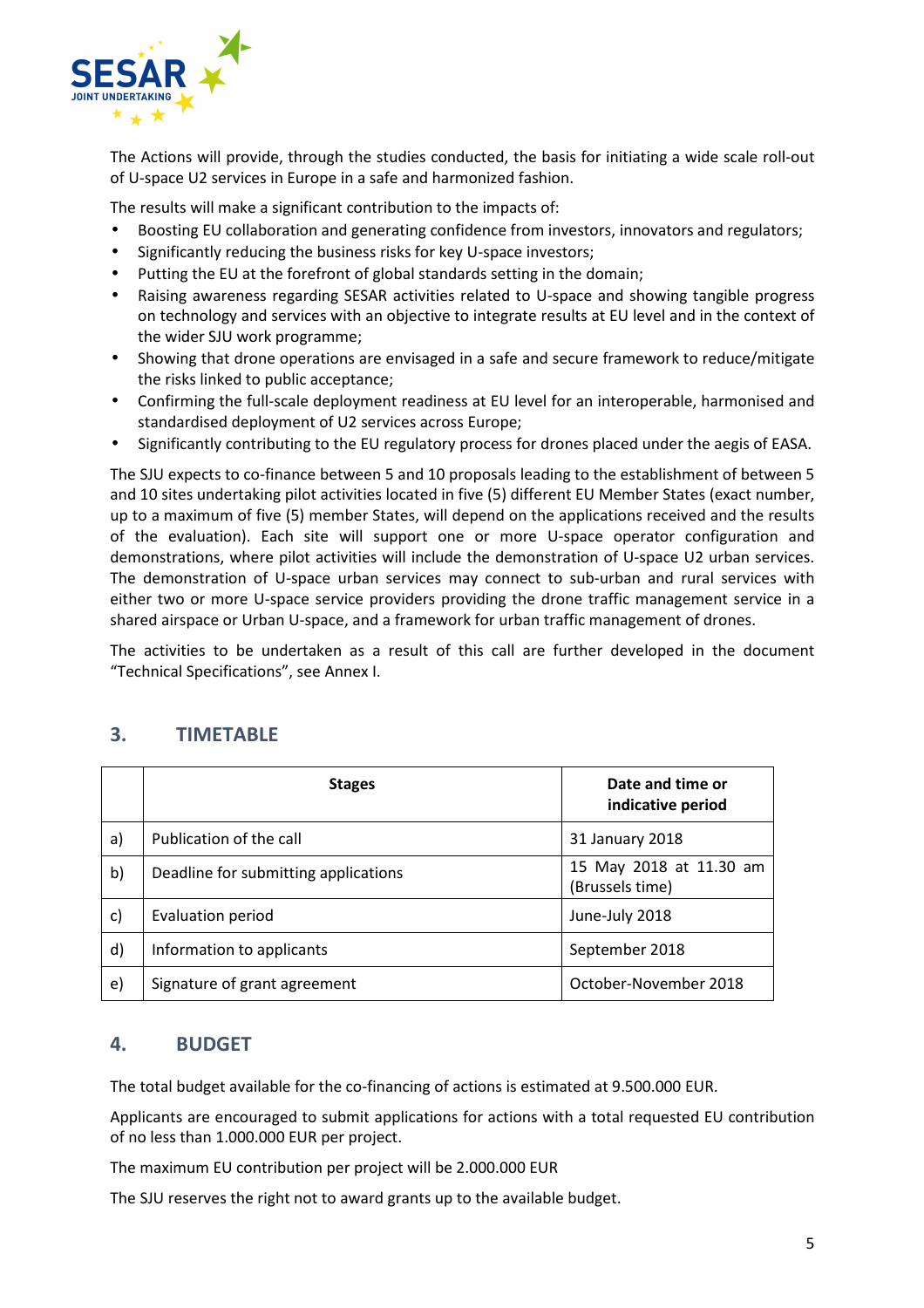

## **5. ADMISSIBILITY REQUIREMENTS**

Failure to comply with the following requirements will lead to the rejection of the application.

- 1. Applications must be sent no later than the deadline for submitting applications referred to in section 3.
- 2. Applications must be submitted in writing (see section 14), using Annex II Application form available at http://www.sesarju.eu/procurement.*<sup>4</sup>*
- 3. Applications must be drafted in English.

It should be noted that English is the working language of the SESAR Joint Undertaking. Applicants submitting application reference documentation in a language other than English can do so, but are recommended to submit an English translation of the summary of these document(s). This is recommended for the only purpose of speeding up the evaluation process.

## **6. ELIGIBILITY CRITERIA<sup>5</sup>**

Failure to comply with any of the eligibility criteria will lead to the rejection of the entity and/or the entire application (as applicable).

#### **6.1. ELIGIBLE APPLICANTS**

In accordance with the SPD 2018-2020 and pursuant to Article 9 of the CEF Regulation<sup>6</sup>, only those proposals submitted by one of the following types of **applicants** are eligible:

- One<sup>7</sup> or more EU Member State(s); or
- a **consortium** of public or private undertakings or bodies (hereinafter individually as "an entity forming the consortium") with the agreement of all the EU Member State(s) concerned.

For each consortium, at least one of the entities forming the consortium shall be established in an EU Member State;

The requirements set forth in sections 6, 7 and 8 of this Call for proposals shall apply to each entity forming the consortium.

A consortium must nominate a consortium coordinator.

The supporting documents of each entity forming the consortium will be collected and submitted to the SJU by the consortium coordinator, as part of the application.

 $<sup>4</sup>$  Article 131 FR.</sup>

 $^5$  Article 131 FR, 201 RAP

<sup>&</sup>lt;sup>6</sup> Regulation (EU) No 1316/2013 of the European Parliament and of the Council of 11 December 2013 establishing the Connecting Europe Facility, amending Regulation (EU) No 913/2010 and repealing Regulations (EC) No 680/2007 and (EC) No 67/2010 Text with EEA relevance

 $^7$  In case of one MS being an applicant, it shall be understood as a 'consortium coordinator'.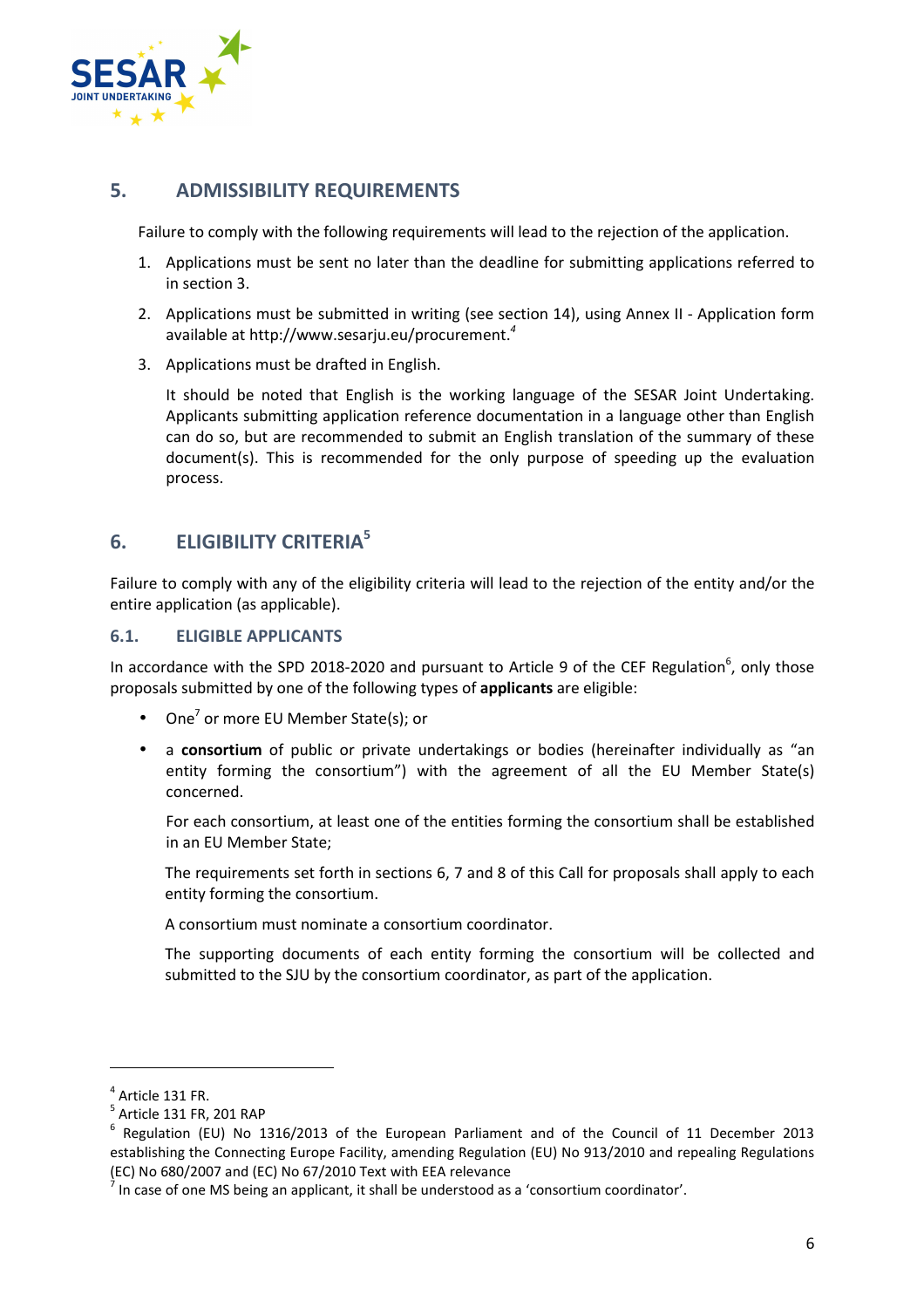

**Nota bene for British applicants/entities forming the consortium**: *Eligibility criteria must be complied with for the entire duration of the grant. If the United Kingdom withdraws from the EU during the grant period without concluding an agreement with the EU ensuring in particular that British applicants/entities forming the consortium continue to be eligible, British applicants/entities forming the consortium will cease to receive EU funding (while continuing, where possible, to participate) or be required to leave the project on the basis of Article II.16.3.1(a) of the grant agreement.*

### **6.1.1. Consortium composition**

All public or private undertakings or bodies shall apply only in the form of a consortium. There are no additional minimum consortium requirements other than those set forth in Section 6.1.1 above.

#### **6.1.2. Third countries and third country entities**

"Third country" means any neighbouring country $^8$  or any other country with which the Union may cooperate to achieve the objectives pursued by the CEF Regulation and, in this sense, has signed an international agreement in air transport with the EU.

Third countries and entities established in third countries may participate in actions contributing to projects of common interest where necessary in order to achieve the objectives of a given project of common interest. They may not receive financial assistance except where it is indispensable to the achievement of the objectives of a given project of common interest.

Third countries and entities established in third countries may only participate as part of a consortium with (an) entity(ies) forming the consortium from one or more EU Member State(s). The application must contain the agreement of the Member State(s) concerned by the proposed Action and a declaration from the European partner involved in the proposal on why the participation of the third country and/or entities established in third countries is necessary/indispensable.

#### **6.1.3. Entities without legal personality**

Proposals may be submitted by applicants including entities forming the consortium which do not have legal personality under the applicable national law, provided that their representatives have the capacity to assume legal obligations on their behalf and offer a guarantee for the protection of the Union's financial interests equivalent to that offered by legal persons.

#### **6.1.4. Natural persons**

Natural persons are not eligible to participate in the consortia submitting proposals under the present call.

### **6.1.5. Affiliated entities<sup>9</sup>**

 $\overline{a}$ 

Entities forming the consortia may designate affiliated entities within the meaning of Article 122(2)(b) of the Financial Regulation<sup>10</sup>, for the purpose of supporting the implementation of the

<sup>&</sup>lt;sup>8</sup> "Neighbouring country" means a country falling within the scope of the European Neighbourhood Policy including the Strategic Partnership, the Enlargement Policy, and the European Economic Area or the European Free Trade Association;

<sup>&</sup>lt;sup>9</sup> Affiliated entities are legal entities having a structural legal or capital link with applicants, which is neither limited to the action nor established for the sole purpose of its implementation, may take part in the action as affiliated entities. For that purpose, applicants shall identify such affiliated entities in the application form.

<sup>&</sup>lt;sup>10</sup> Regulation (EU, EURATOM) No 966/2012 of the European Parliament and of the Council of 25 October 2012 on the financial rules applicable to the general budget of the Union and repealing Council Regulation (EC, Euratom) No 1605/2002. [Official Journal L 298 of 26.10.2012]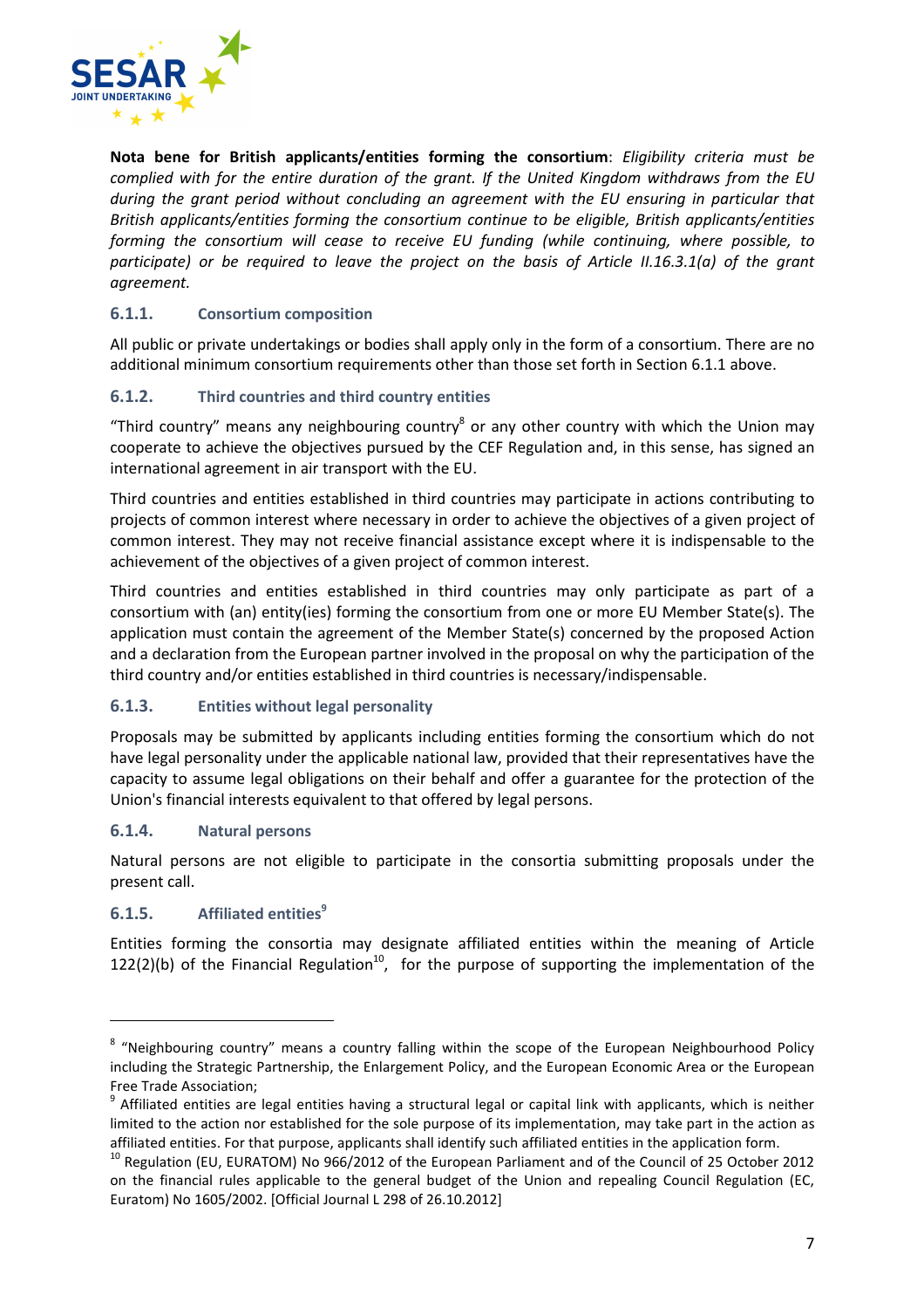

action submitted for funding. Such affiliated entities must comply with the eligibility and exclusion criteria for entities forming the consortia (see Section 7.1 of this document).

### **6.2. DOCUMENTATION REQUIRED FOR ELIGIBILITY**

In accordance with the SPD 2018-2020 and pursuant to Article 9 of the CEF Regulation<sup>11</sup>, only those proposals submitted with the following documentation are eligible:

#### **6.2.1. Member State agreement**

Any applicant that cannot provide the agreement of the EU Member State for the location where the studies and/or pilot activities are proposed to be performed **will not be eligible**.

**Exceptionally**, the SJU may allow for the submission of the original agreement of the EU Member State(s) concerned after the call deadline of the  $15<sup>th</sup>$  of May 2018 (at 11:30 Brussels time) set out in Section 3, without undue delay and in no case later than 15 working days provided that:

- Applicant(s) submit(s) their application, including a confirmation and evidence that the Member State(s) agreement was requested, in time, prior to the above mentioned call deadline (i.e. acknowledgement of receipt by the relevant ministry, duly signed, dated and stamped),
- But has been, due to unforeseen delays, not available at the time of the submission of the application.

Such confirmation and evidence must be attached to the original Application form and the corresponding section 4.3 shall include information about the requested Member State(s) agreement.

In such a case as described above, the original agreement shall be sent, following the submission requirements set forth in Section 14.

#### **6.2.2. Supporting documents**

In order to assess the eligibility of each entity forming the consortium, supporting documents are requested. These documents will vary depending on the status of the entity(ies):

- **Private Entity**: One of the following documents extract from the official journal, copy of articles of association, extract of trade or association register, certificate of liability to VAT (if, as in certain countries, the trade register number and VAT number are identical;
- **Public Entity:** Copy of the resolution, decision or other official document establishing the publiclaw entity;
- **Entities without legal personality:** Documents providing evidence that their representative(s) have the capacity to undertake legal obligations on their behalf.

#### **6.3. ELIGIBLE ACTIVITIES**

 $\overline{a}$ 

The types of activities to be carried out, funded and therefore eligible under this call for proposals shall comply with the following cumulative conditions:

<sup>&</sup>lt;sup>11</sup> Regulation (EU) No 1316/2013 of the European Parliament and of the Council of 11 December 2013 establishing the Connecting Europe Facility, amending Regulation (EU) No 913/2010 and repealing Regulations (EC) No 680/2007 and (EC) No 67/2010 Text with EEA relevance.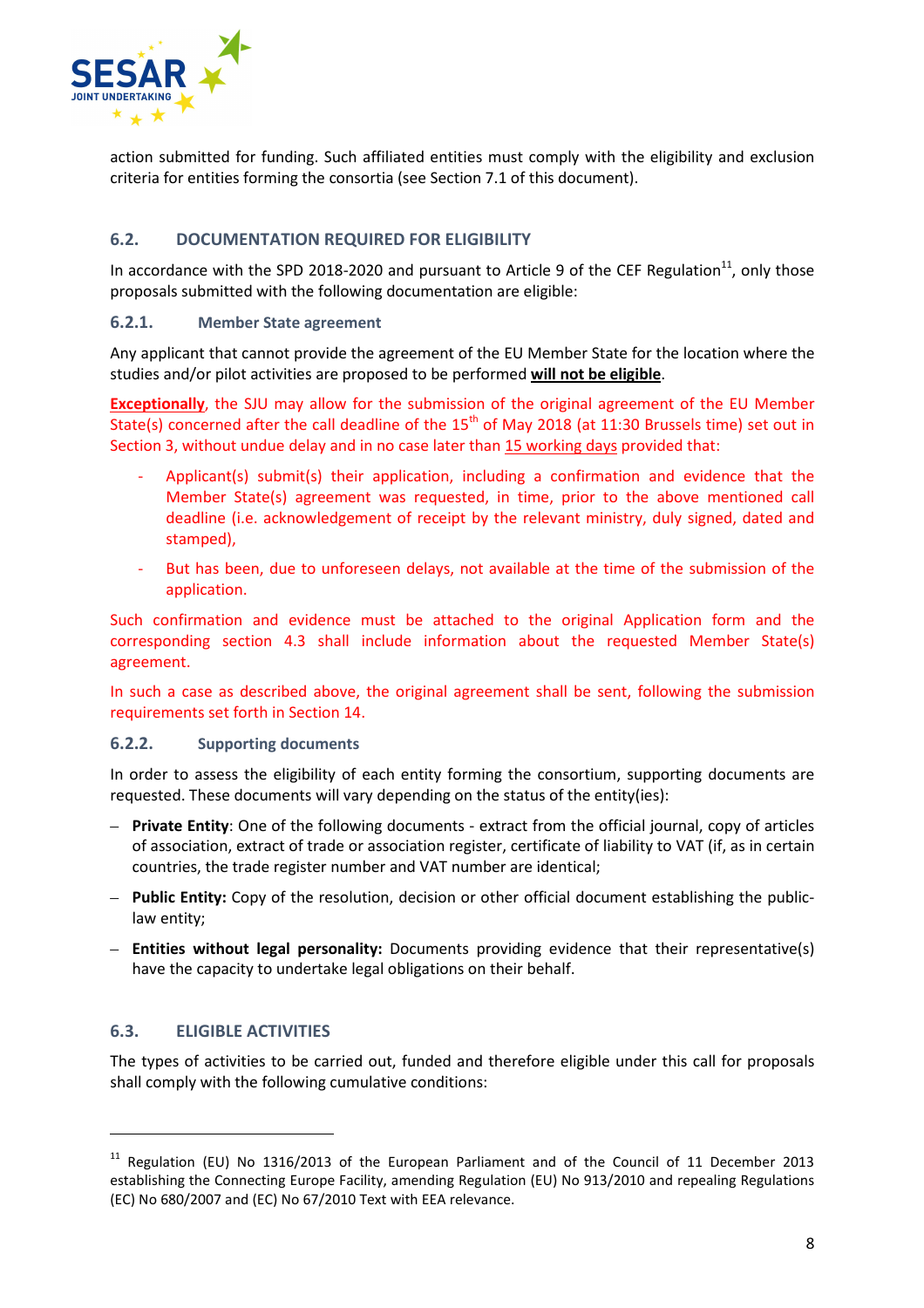

- a) In line with Article 7 of the CEF Regulation, only actions contributing to projects of common interest shall be eligible for support through EU financial assistance in the form of grants.
- b) Proposals shall qualify as Studies within the meaning of Article 2 (6) of the CEF regulation<sup>12</sup>. Proposals shall include pilot activities. As specified in the Technical Specifications, Section 3:
	- Proposals shall include all the elements listed in the common basis layer and at least one focus area from the second layer;
	- A proposal may address both focus areas from the second layer;
	- A proposal may also include one or more options.

Applicants shall clearly state the choice of focus area(s) and options in the application form.

c) The awarded projects shall perform full demonstration activities within their host EU Member State by August 2019 and deliver to the SJU an initial study report, concentrating on the results of the demonstration activities, in September 2019.

After completion of all studies performed under the Action, a final Study report shall be delivered to the SJU by no later than end of January 2020 and the Action shall remain open to address any SJU comments on the final study report in the period up to the end of March 2020.

In the period from September 2019 to March 2020, actions shall provide recommendations to the SJU and contribute to the elaboration of the common requirements for the harmonised deployment of U-space in Europe under the aegis of the SJU. In addition, the actions should also provide recommendations on rules and standards needs for the set-up of appropriate rulemaking framework in particular under the aegis of EASA. These findings shall be documented through the initial and final versions of the Study Report submitted to the SJU for comment and approval.

d) The beneficiaries must ensure that the activities under the action have an exclusive focus on civil applications.

## **7. EXCLUSION CRITERIA**

For the purpose of this Section, the criteria applied to "applicants" below are applicable in full to all entities forming the consortium (see Section 6.1), as well as to designated affiliated entities, if any.

#### **7.1. EXCLUSION**

 $\overline{a}$ 

The authorising officer shall exclude an applicant from participating in call for proposals procedures where:

a) the applicant is bankrupt, subject to insolvency or winding-up procedures, where its assets are being administered by a liquidator or by a court, where it is in an arrangement with creditors, where its business activities are suspended, or where it is in any analogous situation arising from a similar procedure provided for under national laws or regulations;

<sup>&</sup>lt;sup>12</sup> Art. 2(6) of REGULATION (EU) No 1316/2013 OF THE EUROPEAN PARLIAMENT AND OF THE COUNCIL of 11 December 2013 establishing the Connecting Europe Facility, amending Regulation (EU) No 913/2010 and repealing Regulations (EC) No 680/2007 and (EC) No 67/2010, as amended defines "Studies" as follows:*[…] "Studies" means activities needed to prepare project implementation, such as preparatory, mapping, feasibility, evaluation, testing and validation studies, including in the form of software, and any other technical support measure, including prior action to define and develop a project and decide on its financing, such as reconnaissance of the sites concerned and preparation of the financial package;[…]*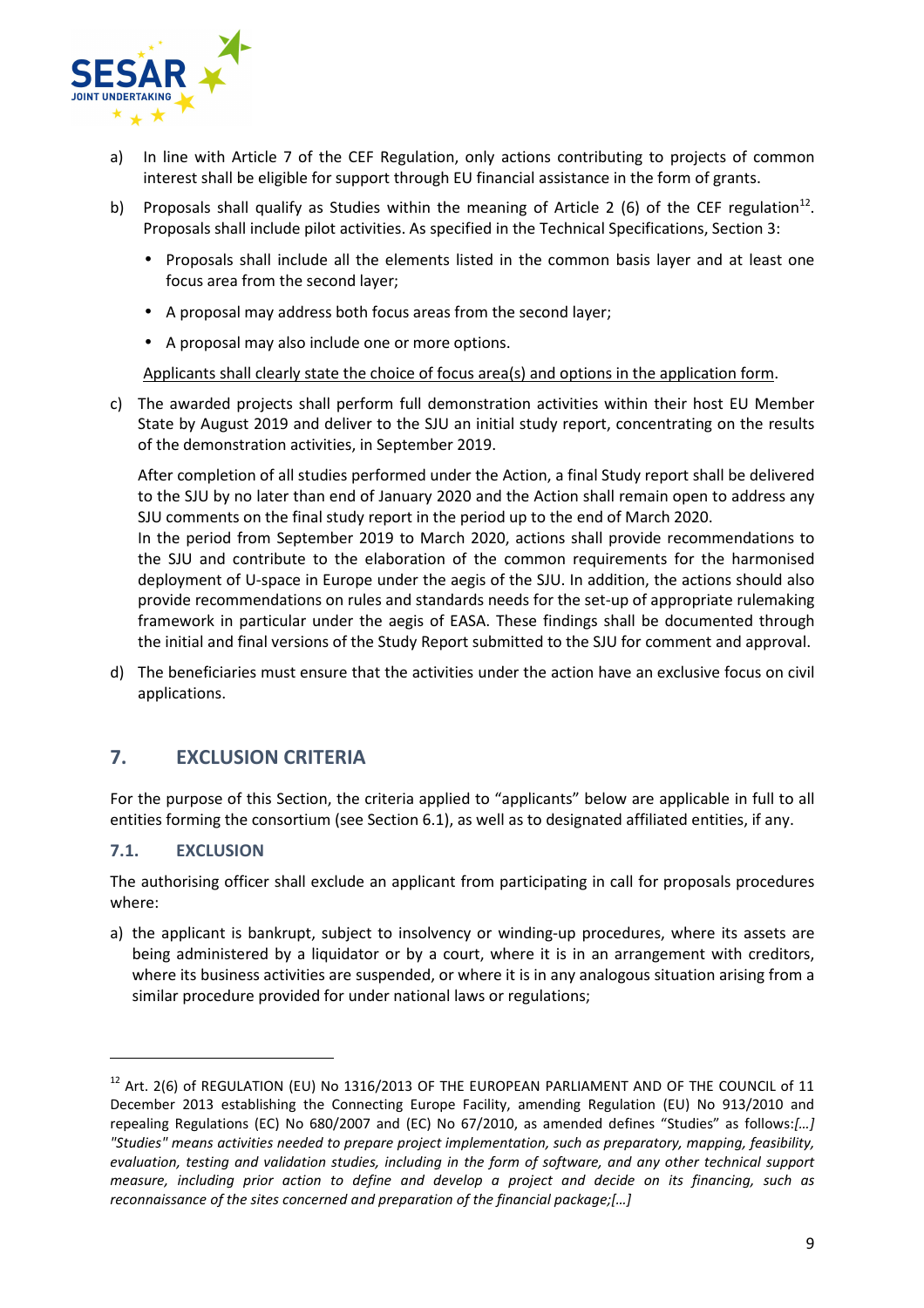

- b) it has been established by a final judgment or a final administrative decision that the applicant is in breach of its obligations relating to the payment of taxes or social security contributions in accordance with the law of the country in which it is established, with those of the country in which the authorising officer is located or those of the country of the performance of the contract;
- c) it has been established by a final judgment or a final administrative decision that the applicant is guilty of grave professional misconduct by having violated applicable laws or regulations or ethical standards of the profession to which the applicant belongs, or by having engaged in any wrongful conduct which has an impact on its professional credibility where such conduct denotes wrongful intent or gross negligence, including, in particular, any of the following:
	- (i) fraudulently or negligently misrepresenting information required for the verification of the absence of grounds for exclusion or the fulfilment of selection criteria or in the performance of a contract, a grant agreement or a grant decision;
	- (ii) entering into agreement with other applicants with the aim of distorting competition;
	- (iii) violating intellectual property rights;
	- (iv) attempting to influence the decision-making process of the [SJU] [Agency] during the award procedure;
	- (v) attempting to obtain confidential information that may confer upon it undue advantages in the award procedure;
- d) it has been established by a final judgment that the applicant is guilty of any of the following:
	- (i) fraud, within the meaning of Article 1 of the Convention on the protection of the European Communities' financial interests, drawn up by the Council Act of 26 July 1995;
	- (ii) corruption, as defined in Article 3 of the Convention on the fight against corruption involving officials of the European Communities or officials of Member States of the European Union, drawn up by the Council Act of 26 May 1997, and in Article 2(1) of Council Framework Decision 2003/568/JHA, as well as corruption as defined in the law of the country where the contracting authority is located, the country in which the applicant is established or the country of the performance of the contract;
	- (iii) participation in a criminal organisation, as defined in Article 2 of Council Framework Decision 2008/841/JHA;
	- (iv) money laundering or terrorist financing, as defined in Article 1 of Directive 2005/60/EC of the European Parliament and of the Council;
	- (v) terrorist-related offences or offences linked to terrorist activities, as defined in Articles 1 and 3 of Council Framework Decision 2002/475/JHA, respectively, or inciting, aiding, abetting or attempting to commit such offences, as referred to in Article 4 of that Decision;
	- (vi) child labour or other forms of trafficking in human beings as defined in Article 2 of Directive 2011/36/EU of the European Parliament and of the Council;
- e) the applicant has shown significant deficiencies in complying with main obligations in the performance of a contract, a grant agreement or a grant decision financed by the Union's budget, which has led to its early termination or to the application of liquidated damages or other contractual penalties, or which has been discovered following checks, audits or investigations by an authorising officer, OLAF or the Court of Auditors;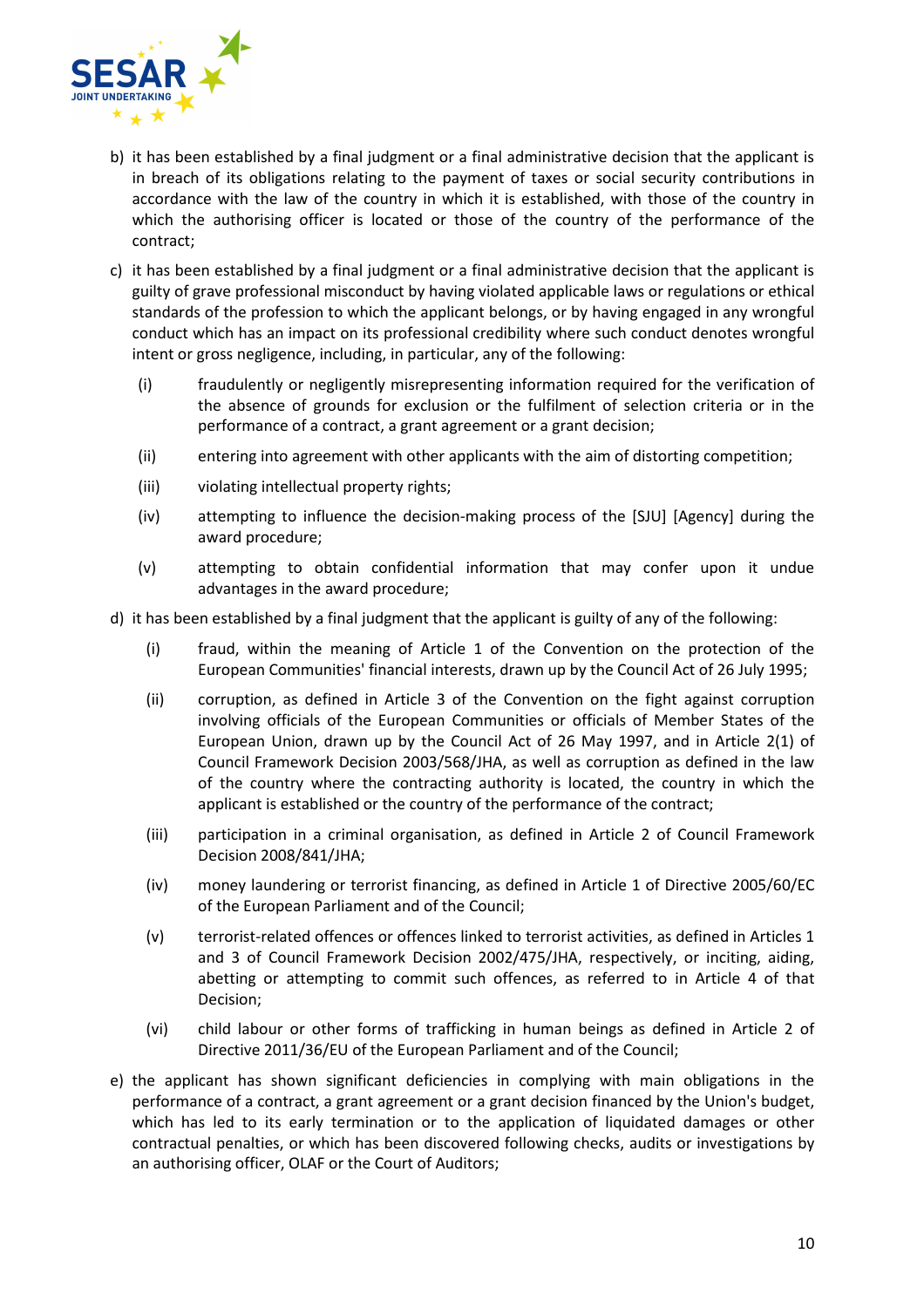

- f) it has been established by a final judgment or final administrative decision that the applicant has committed an irregularity within the meaning of Article 1(2) of Council Regulation (EC, Euratom) No 2988/95.
- g) for the situations of grave professional misconduct, fraud, corruption, other criminal offences, significant deficiencies in the performance of the contract or irregularity, the applicant is subject to:
	- (i) facts established in the context of audits or investigations carried out by the Court of Auditors, OLAF or internal audit, or any other check, audit or control performed under the responsibility of an authorising officer of an EU institution, of a European office or of an EU agency or body;
	- (ii) non-final administrative decisions which may include disciplinary measures taken by the competent supervisory body responsible for the verification of the application of standards of professional ethics;
	- (iii) decisions of the ECB, the EIB, the European Investment Fund or international organisations;
	- (iv) decisions of the SJU relating to the infringement of the Union's competition rules or of a national competent authority relating to the infringement of Union or national competition law.
	- (v) decisions of exclusion by an authorising officer of an EU institution, of a European office or of an EU agency or body.

#### **7.2. APPLICABLE REMEDIAL MEASURES**

If an applicant declares one of the situations of exclusion listed in section 7.1 (Exclusion), it should indicate the measures it has taken to remedy the exclusion situation, thus demonstrating its reliability. This may include e.g. technical, organisational and personnel measures to prevent further occurrence, compensation of damage or payment of fines. The relevant documentary evidence which illustrates the remedial measures taken must be provided in annex to the declaration. This does not apply for situations referred in point (d) of section 7.1.

#### **7.3. REJECTION FROM THE CALL FOR PROPOSALS**

The SJU shall not award a grant to an applicant who:

- a. is in an exclusion situation established in accordance with section  $7.1^{13}$  except when remedial measures as per Section 7.2 above are applied;
- b. has misrepresented the information required as a condition for participating in the procedure or has failed to supply that information;
- c. was previously involved in the preparation of calls for proposal documents where this entails a distortion of competition that cannot be remedied otherwise.

The same exclusion criteria apply to affiliated entities.

Administrative and financial penalties may be imposed on applicants, or affiliated entities where applicable, who are guilty of misrepresentation.

<sup>&</sup>lt;sup>13</sup> Article 106 FR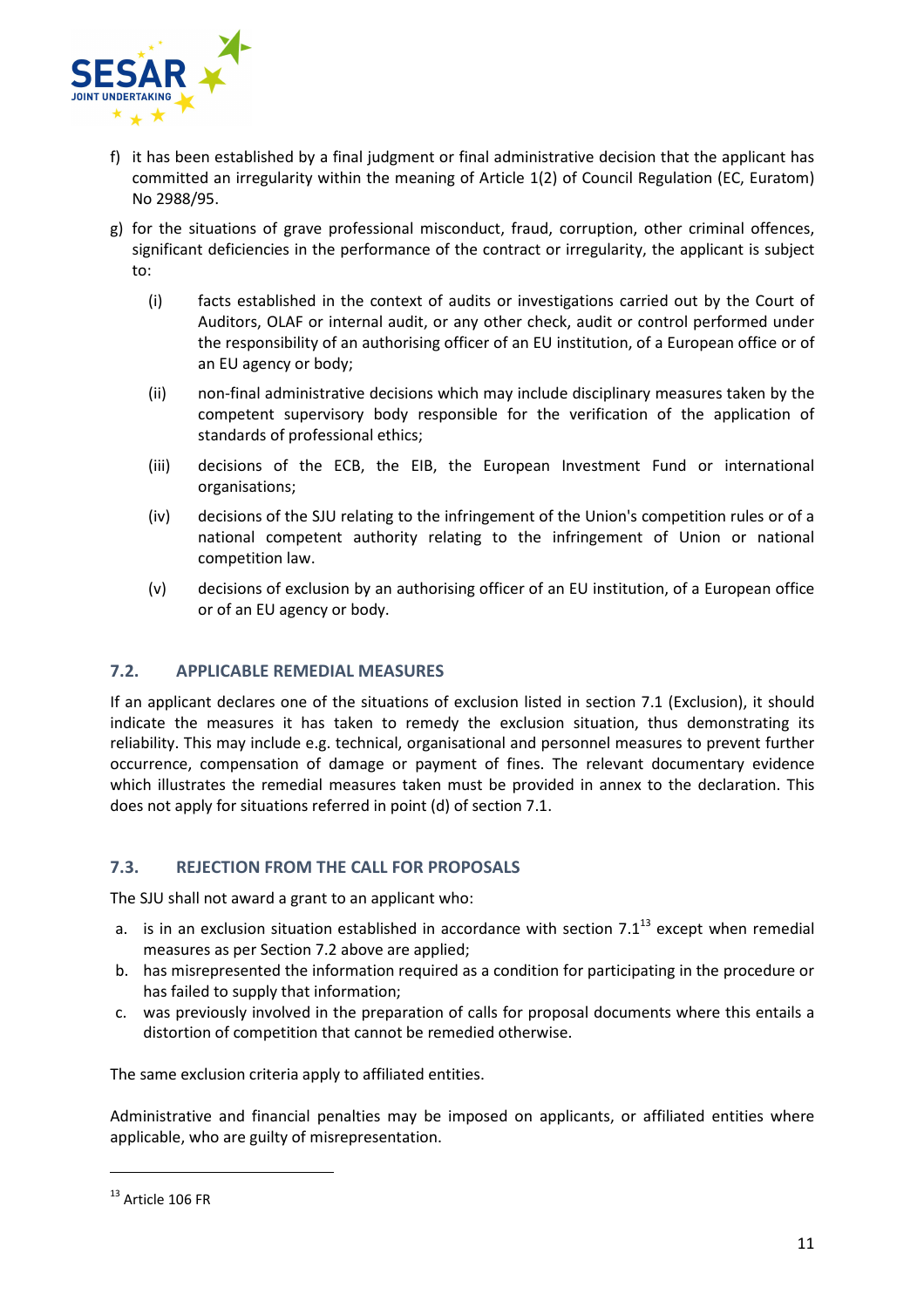

## **7.4. SUPPORTING DOCUMENTS<sup>14</sup>**

Applicants, all entities forming the consortium and designated affiliated entities (if any) must provide a declaration on their honour certifying that they are not in one of the situations referred to in articles 106(1) and 107 FR, by filling in the relevant form attached to the application form accompanying the call for proposals and available at http://www.sesarju.eu/procurement.

This obligation may be fulfilled in one of the following ways:

- i. the coordinator of a consortium signs a declaration on behalf of all entities forming the consortium and their affiliated entities OR
- ii. each entity forming the consortium signs a declaration in its name and on behalf its affiliated entities OR
- iii. each applicant in the consortium and the affiliated entities sign each a separate declaration in their own name.

<sup>&</sup>lt;sup>14</sup> Article 197 RAP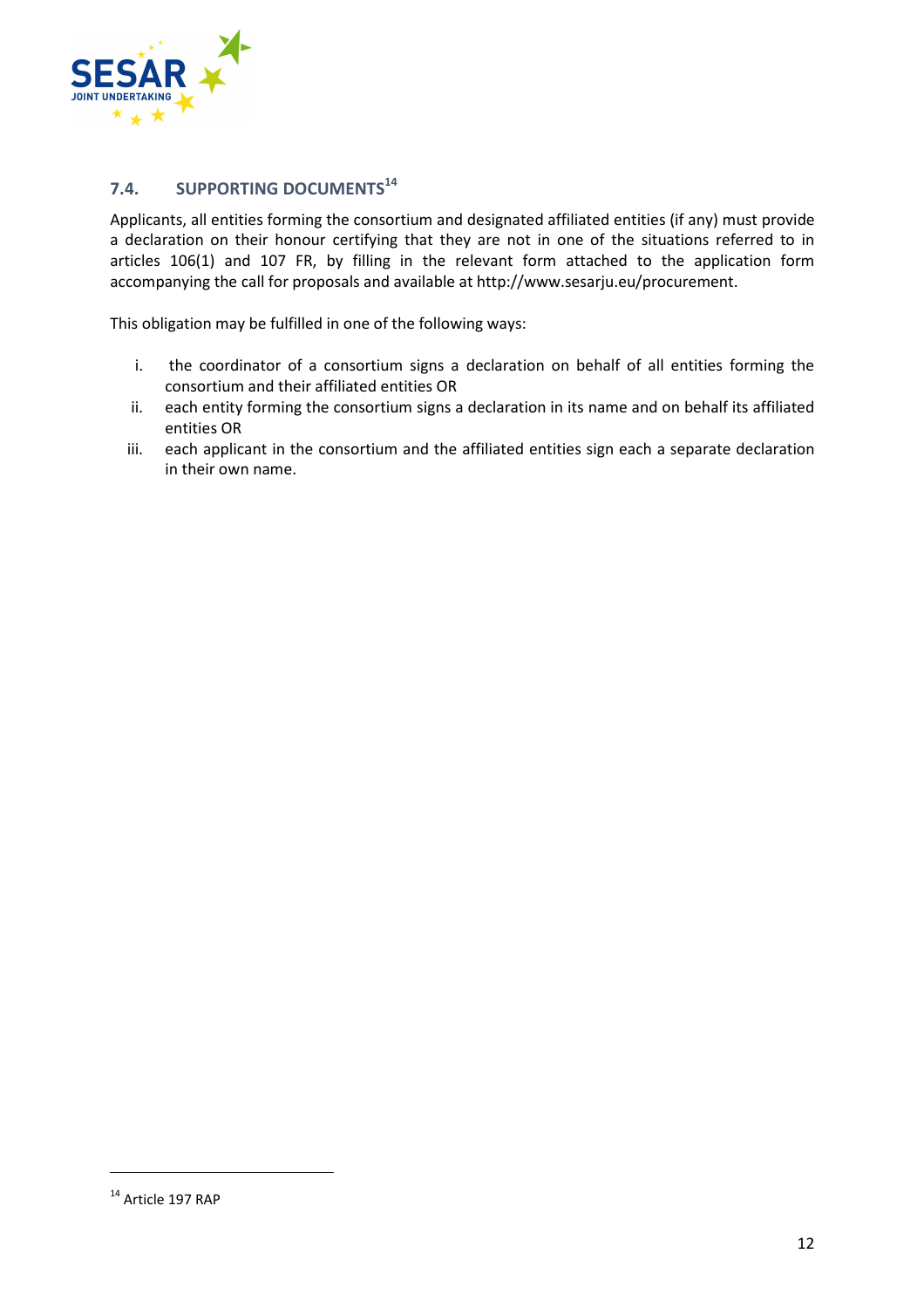

## **8. SELECTION CRITERIA<sup>15</sup>**

## **8.1. FINANCIAL CAPACITY<sup>16</sup>**

Applicants must demonstrate financial stability and sufficient source(s) of funding to maintain their activity throughout the duration of the grant and to participate in its funding. The applicants' financial capacity will be assessed on the basis of the following supporting documents to be submitted by all entities forming the consortium with the application:

 $\triangleright$  a declaration on their honour

#### AND EITHER

 $\triangleright$  the profit and loss account as well as the balance sheet for the last financial year for which the accounts were closed (for newly created entities: the business plan might replace the above documents);

OR

 $\triangleright$  the table provided for in the application form, filled in with the relevant statutory accounting figures, in order to calculate the ratios as detailed in the form.

In addition, in case a grant is ≥750.000€, an audit report produced by an approved external auditor certifying the accounts for the last financial year available shall also be provided.

The above requirements apply to each entity forming the consortium.

On the basis of the documents submitted, if the SJU considers that financial capacity is weak, it may:

- − request further information;
- − decide not to give pre-financing;
- − decide to give pre-financing paid in instalments;
- − decide to give pre-financing covered by a bank guarantee (see section 12.5.2 below);
- − where applicable, require the joint and several financial liability of all the beneficiaries.

If the SJU considered that the financial capacity is insufficient it may reject the application.

#### **8.2. OPERATIONAL CAPACITY<sup>17</sup>**

Applicants (see Section 6.1) must have the professional competencies as well as appropriate qualifications necessary to complete the proposed action.

Applicants must show within their respective proposal the intended means of delivering the complete set of skills, competencies, experience and availabilities in all aspects of the planning, executing, coordination, analysis and reporting necessary to cover the full scope described in Section 2 and applicable parts of section 3 of the Technical Specifications document.

In this respect, applicants have to submit, concerning all entities forming the consortium, a declaration on their honour<sup>18</sup>, and the following supporting documents:

<sup>15</sup> Article 132 FR, 202 RAP

<sup>16</sup> Article 131, 132 FR, 202 RAP.

<sup>17</sup> Article 131 FR, 202 RAP.

<sup>&</sup>lt;sup>18</sup> Annex II a to this Call for Proposals.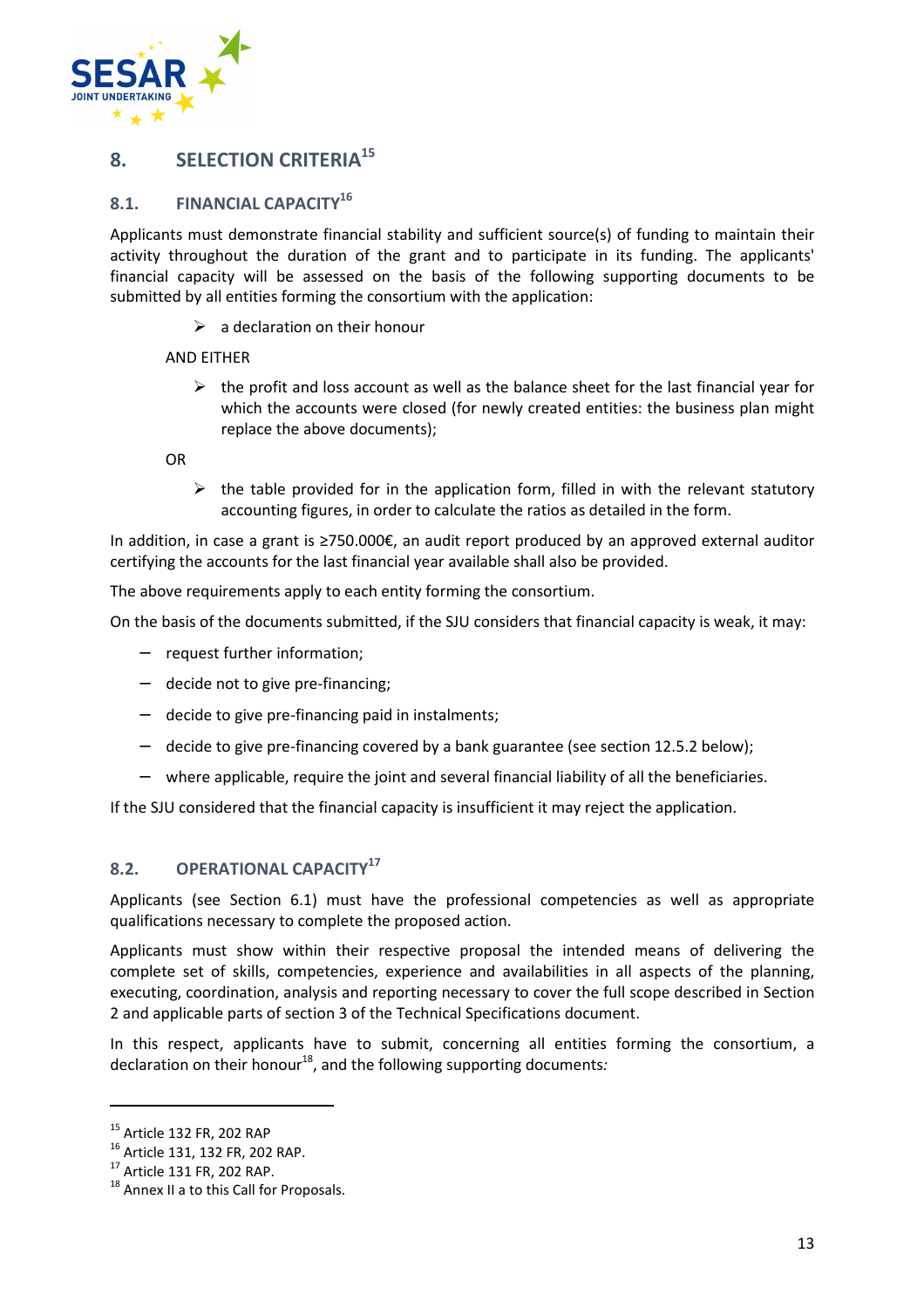

- − Curriculum vitae or description of the profile of the people primarily responsible for managing and implementing the Action;
- − The organisation's recent activity reports (two years);
- − A comprehensive list of previous projects and activities performed and relevant to the policy field of the call or to the actions to be carried out;
- − A list and description of the technical equipment, tools and/or facilities and patents at the disposal of the applicant;
- − Letter of support from the National Supervisory Authority of the State where the activities are proposed to be performed.

The need to demonstrate financial and operational capacity does not apply to applicants/entities forming the consortium which are:

- a Member State,
- a third country,
- a public sector body established in the EU (i.e. regional or local authority, body governed by public law or association formed by one or several such authorities or one or several such bodies governed by public law).

The requirement to demonstrate operational and financial capacity also applies to the designated affiliated entities implementing (part of) the Action.

## **9. EVALUATION AND AWARD**

#### **9.1. PROCESS OVERVIEW**

Proposals must first meet the admissibility requirements, as well as the eligibility and selection criteria (of applicants and applications). These proposals are then evaluated on the basis of the award criteria (see Section 9.2).

It has to be noted, however, that eligibility can be checked during the whole evaluation procedure, leading to the potential rejection of applicant(s)/application(s) at any step.

For the whole evaluation and award process independent external observer(s) will be appointed to provide autonomous reporting and advice to the SJU management on the conformance to applicable rules and processes.

The award procedure is summarised in the steps described below:

#### **9.1.1. Evaluation**

Technical experts will evaluate the proposals that meet the admissibility requirements and the eligibility criteria. The technical experts consist of independent internal experts representing at least two organisational entity es belonging to the institutions, executive agencies or other bodies of the EU, and will be assisted by independent external experts not employed by the SJU.

All experts are selected and appointed on the basis of their technical knowledge, taking into account the thematic focus of the call, and with consideration of independence, geographical and gender balance.

All experts sign declarations on confidentiality and absence of conflicts of interest and are required to adhere to confidentiality rules at all times before, during and after the evaluation. The external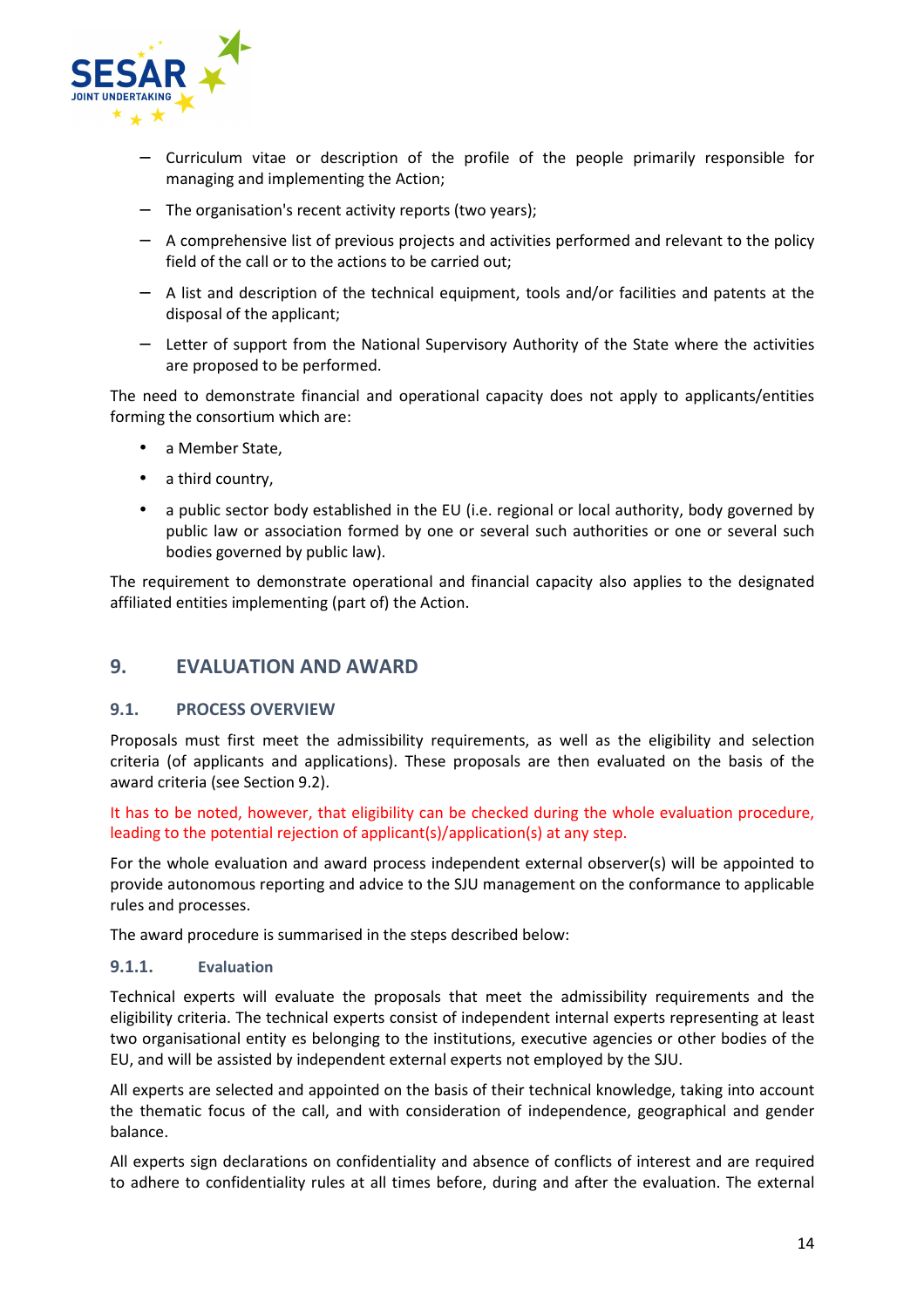

experts will sign a contract with SJU and will perform assessments in their personal capacity and not as representatives of their employer, country or any other entity.

Each proposal will be assessed independently against the award criteria set in this call, with a view to determining which proposals may be financed (Art. 133(1) FR). The external expert's opinion will serve as a basis for deliberations among the other members of the evaluation. Overall, the evaluation will establish the scores attributed to the applications and their ranking, along with providing adequate justification and references.

The result of the evaluation will be summarised in a call evaluation report containing a draft ranked list of proposals including evidence and traceability of evidence to justify the relative ranking and any recommendation for funding / not funding.

#### **9.1.2. Award**

Before taking a final award decision on the ground of actions recommended for funding, drawn up as the output of the evaluation, an Award Advisory Committee - composed of representatives from the SJU, the European Commission and, where appropriate, Executive Agencies or other bodies of the EU such as EASA (among others) - will advise the SJU Authorising Officer in consideration of:

- the contribution of the proposed actions to achieving the overall call objective in terms of cofinancing between 5 and 10 proposals leading to the establishment of between 5 and 10 sites undertaking pilot activities located in 5 different EU Member States, and
- the available maximum budget for this call.

## **9.2. AWARD CRITERIA<sup>19</sup>**

The evaluation will be performed in light of all criteria and sub-criteria in the following sub-sections.

| <b>Criteria</b>                | <b>Relevance</b> | <b>Maturity</b> | Impact | <b>Quality</b> |
|--------------------------------|------------------|-----------------|--------|----------------|
| Weight (%)                     | 20               | 20              | 30     | 30             |
| Threshold per criterion (n/5)  |                  |                 |        |                |
| Overall pass threshold (n/100) |                  |                 |        |                |

The weightings and thresholds for scoring are summarised in the following table:

The scoring scheme used in evaluation for each criterion will be on a scale ranging from 0-5 with half points and decimals being valid; therefore, scores above 0 will be on a 50 point scale. Pass thresholds per criterion and overall are established in the table above.

The four award criteria, with their scope descriptions and respective sub-criteria are described below:

#### **9.2.1. Criterion 1 - Relevance**

Scope includes contribution to the Action through alignment of the proposal with the call description (both from this document and Annex I – Technical Specifications) as well as the contribution to EU added value & CEF priorities. The following sub-criteria will be applied according to the scope & context of the proposal:

1. Alignment of proposal objectives and material with the call technical specifications. The proposal describes in a clear and pertinent manner how it proposes to address the call technical specifications defined. Correct identification of existing SESAR projects (listed in the

<sup>19</sup> Article 132 FR, 203 RAP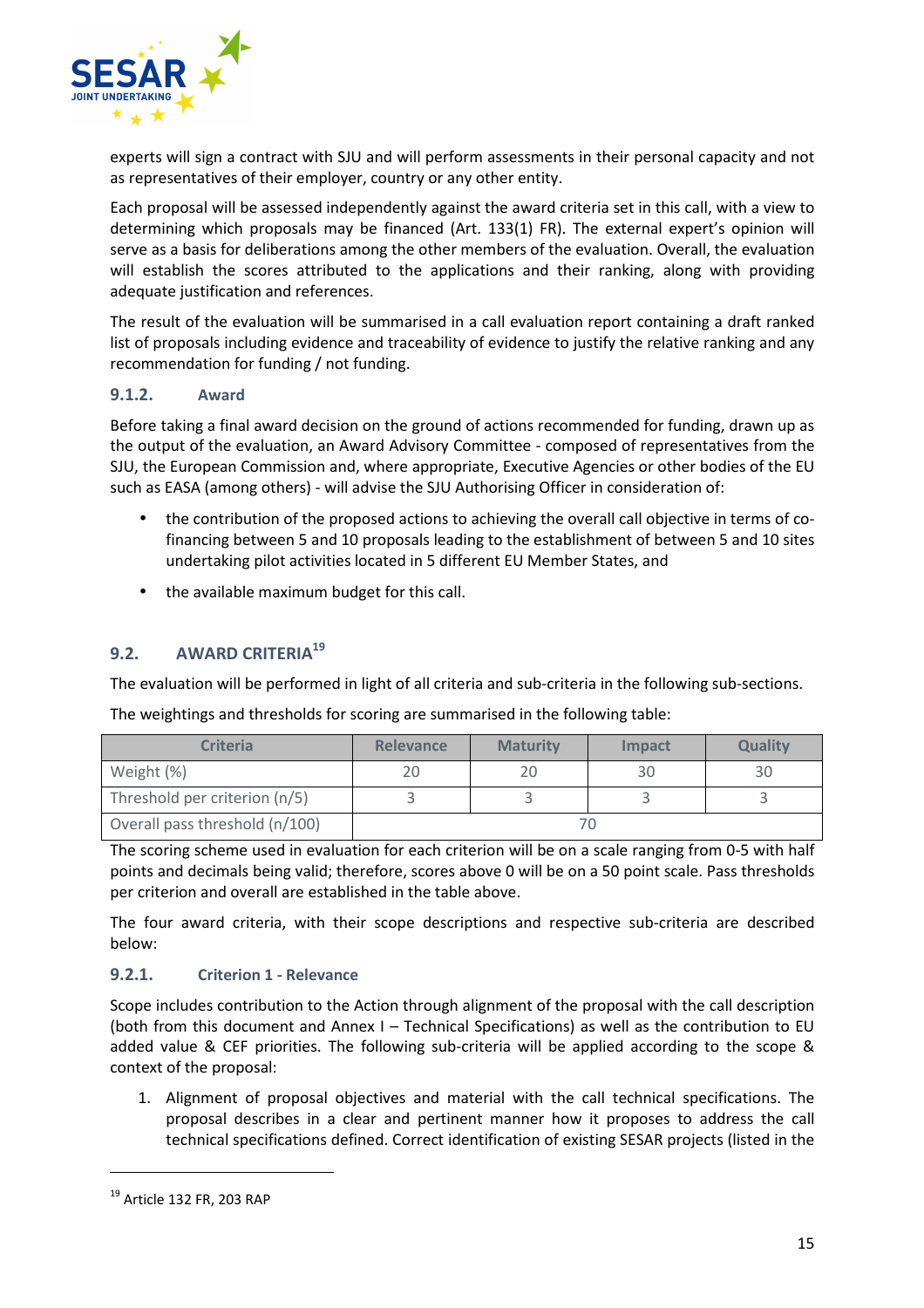

technical specification) to be linked to the proposed Action, and the inclusion of any existing reference material and planned information exchange with these project(s). The proposal addresses one or more options of the third layer (corresponding to additional 0.30/5 points under this criterion, independently from the number of options addressed).

- 2. Contribution to EU added value. The proposal is sufficiently ambitious and credible to add substantial value to Europe if deployed at a wide scale and also has the potential to move to market take-up (B2B or B2C) within 36 months. The proposal demonstrate complementarity with other EU projects, in view of optimising the impact of investments already made in the field of U-Space and reducing the risk of double-funding.
- 3. Relevance to CEF priorities. The proposal shall provide evidence of synergies between at least two of the sectors covered by Connecting European Facility Regulation and/or other Union Programmes, e.g. "Smart Cities", H2020 programme, SESAR project.

#### **9.2.2. Criterion 2 - Maturity**

Scope includes an assessment of whether the proposed Action is ready to demonstrate by August 2019 and be fully implemented and deployable within a further 18 months.

- 1. Credible, realistic and optimal roll-out of U2. The proposed activities to be executed will contribute to a credible, realistic and optimal roll-out of U2 to the level of market uptake.
- 2. Potential to bring important progress. The underlying architecture is sound and has the potential to bring important progress to an existing state, industrial sector, business practice and/or societal challenge if deployed.
- 3. The intrinsic quality of the proposal shows readiness to bring U-space services to a significantly higher level than current state-of-the-art. The proposal demonstrates that, in terms of value for money, problems solved, new applications, sustainability, etc. there is significant potential to deliver the required demonstrations by September 2019 and complete the scope of work, meeting the requirements of the call specifications within 18 months.

#### **9.2.3. Criterion 3 - Impact**

Scope of this award criterion covers the expected effect of the EU contribution on the financial viability and expected results; meaning, the extent to which the outputs of the project should contribute to meeting the call objectives, including at the European and/or International level. The following sub-criteria will be used in the evaluation:

- 1. The proposal could reasonably lead to implementation of U-space services in Europe. In addition the result can be enhancing the innovation capacity of the consortium partners.
- 2. Strengthens / accelerates the implementation of U-space. The approach to demonstrating, involving key players and describing a clear path to implementation is well documented, including the use of planned collaboration with other projects awarded under this call.
- 3. Contributes to regulation, standards and market opportunity. The market size, prospects for growth, and intended positioning of the solution shall be well documented, taking account of the needs for regulation and standards, and leading towards a positive opportunity for market launch within 36 months (unless specifically justified otherwise).
- 4. Plan includes effective measures to exploit and disseminate the project results. The project plan (including IPR management) addresses blocking factors and mitigations towards new business opportunities and means of capitalising on this with stakeholder buy-in to the approach.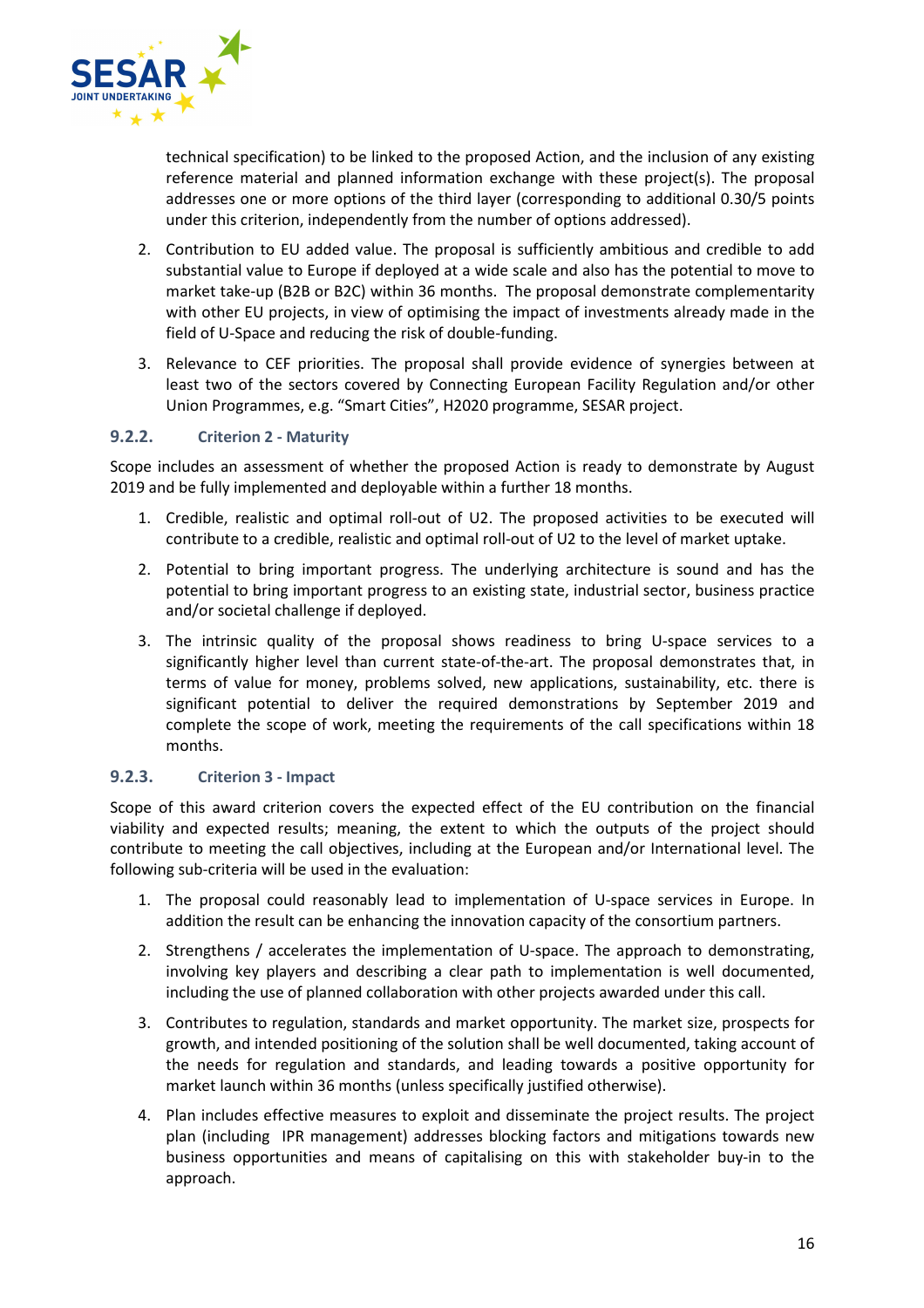

- 5. Involvement of key stakeholders that can help with market introduction. A convincing strategy is provided to get key stakeholders on board, including EASA.
- 6. Generation of a positive impact at the European level. The proposed innovation is expected to deliver impacts other than economic (societal, environmental, scientific, etc.), in particular safety, privacy and security aspects are to be addressed.

#### **9.2.4. Criterion 4 - Quality**

Scope of this award criterion covers the quality & efficiency of the proposed implementation in terms of soundness, coherence, capacity to deliver, management & control, quality & risk, communications approach and completeness & clarity of the information provided. In particular the following subcriteria will be used in the evaluation:

- 1. The work plan is coherent, effective & realistic. Taking into account the project's ambition and objectives, includes a realistic and relevant time-frame, and refers to a sound and comprehensive implementation plan, in particular in relation to major deliverables. Tasks and resources are allocated in an appropriate and cost-effective way.
- 2. The partners are able to deliver and continue towards a fast, wide market uptake. Together the partners have what it takes (personnel, facilities, skills, networks, access to markets…). All implementation risks and threats are well identified; the proposal contains a risk mitigation plan, with detailed actions.
- 3. The organisational framework & governance structure are established in a clear and efficient way. Decision-making framework and strong engagement plan for relevant authorities including EASA is in place.
- 4. There is a broad and adequate strategy for knowledge management and protection. This strategy must be sufficient to ensure "freedom to operate" for all within the context of the Call and the proposed innovation/solution.
- 5. The roll-out plan is realistic and convincing. It is reasonable to presume that after concluding the work viable U-Space service and related applications could be in place within 36 months.

# **10. LEGAL COMMITMENTS<sup>20</sup>**

In the event of a grant awarded by the SJU, a grant agreement, drawn up in euro and detailing the conditions and level of funding, will be sent to the applicant, as well as the information on the procedure to formalise the agreement of the parties.

## **11. FINANCIAL PROVISIONS**

#### **11.1. ELIGIBLE COSTS**

Eligible costs are costs actually incurred by the beneficiary of a grant, which meet all the criteria laid down in Article 126(2) of the Financial Regulation.

Only expenditure incurred in EU Member States may be eligible, except where the project of common interest involves the territory of one or more third countries **and** where the action is indispensable to the achievement of the project concerned.

<sup>20</sup> Article 121 FR, 174 RAP.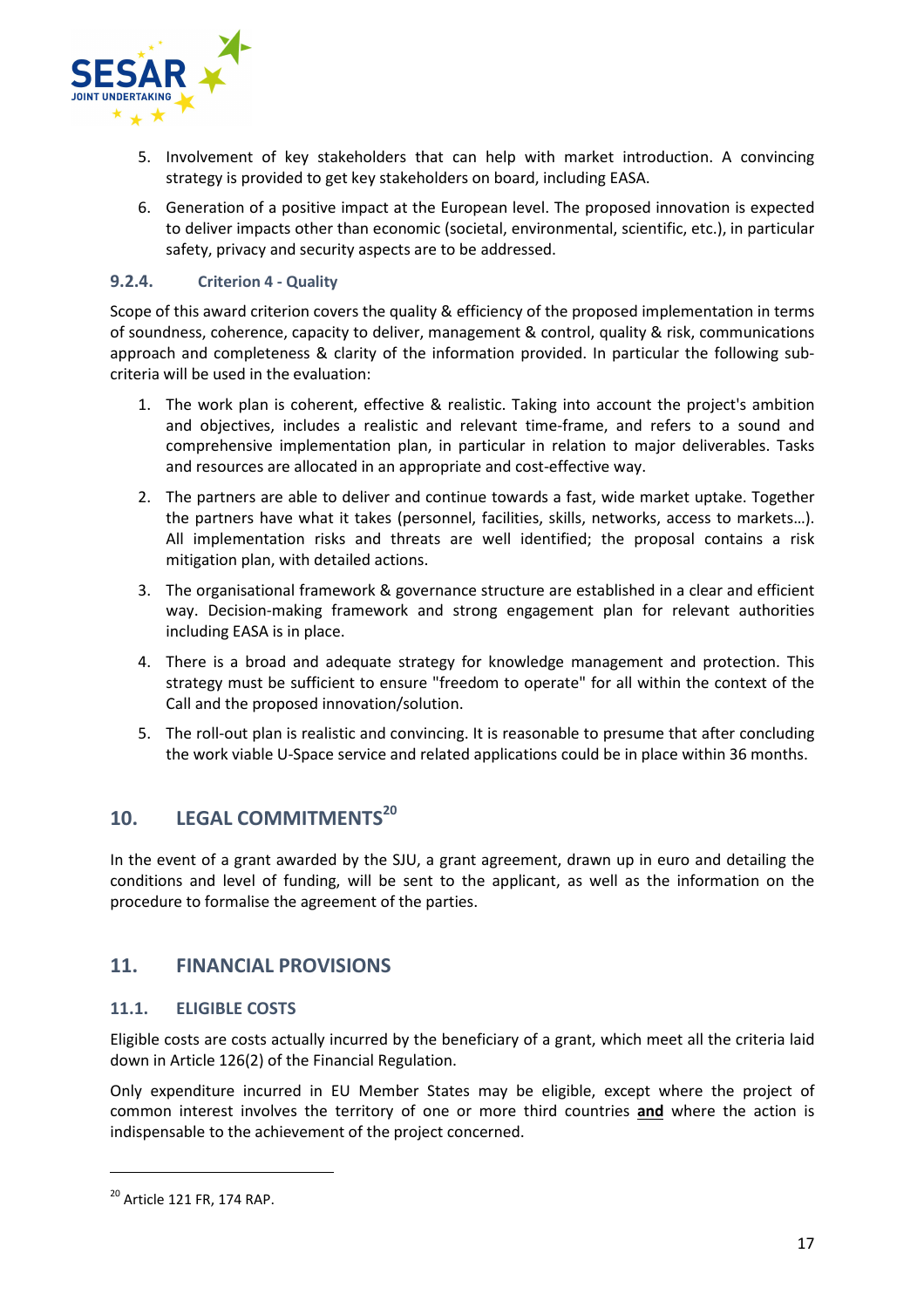

The beneficiary's internal accounting and auditing procedures must permit direct reconciliation of the costs and revenue declared in respect of the action with the corresponding accounting statements and supporting documents.

The same criteria apply to the costs incurred by designated affiliated entities and implementing bodies $^{21}$ .

Eligible costs may take exclusively the form of direct costs, i.e. those specific costs that are directly linked to the implementation of the action and can therefore be attributed directly to it.

The full costs of purchase of equipment and infrastructure which are treated as capital expenditure are NOT eligible under this call.

Also, costs of research activities are NOT eligible under this call.

Costs may be eligible at the earliest from the date on which an application is submitted. Beneficiaries affected shall justify their request and demonstrate the need to start the action before the agreement is signed.

#### **11.2. VAT**

In line with the first subparagraph of Article 8(7) of the CEF Regulation and Article 126(3)(c) of the Financial Regulation, VAT paid by beneficiaries of grants awarded following this call for proposals is eligible except:

- deductible VAT (VAT paid by the beneficiary for the implementation of taxed activities or exempt activities with right of deduction);
- VAT paid for the implementation of activities engaged in as a public authority by the beneficiary where it is a Member State, regional or local government authority of a Member State or another body governed by public law of a Member State.

Detailed information on eligible and ineligible costs is included in Article II.19 of the model grant agreement, which is available on the call webpage.

#### **11.3. FORM OF THE GRANT - REIMBURSEMENT OF COSTS ACTUALLY INCURRED**

The grant will take the form of reimbursement of costs actually incurred.

The grant will be defined by applying a maximum co-financing rate of 50% to the eligible costs actually incurred and declared by the beneficiary and its affiliated entities<sup>22</sup>.

## **11.4. BALANCED BUDGET<sup>23</sup>**

 $\overline{a}$ 

The estimated budget of the action must be attached to the application form. It must have revenue and expenditure in balance. A model for the budget structure is attached in Annex II b).

The budget must be drawn up in euros.

<sup>&</sup>lt;sup>21</sup> As defined in Article 2(11) of the Regulation establishing the Connecting Europe Facility (Regulation (EU) No 1316/2013), "implementing body" means a public or private undertaking or body designated by a beneficiary, where the beneficiary is a Member State, to implement the action concerned. Such designation shall be decided upon by the beneficiary under its own responsibility and, if it requires the award of a procurement contract, in compliance with the applicable Union and national public procurement rules.

 $22$  A study with pilot activities is considered as a study, so the applicable funding rate under the call is up to 50% <sup>23</sup>Article 196.2 RAP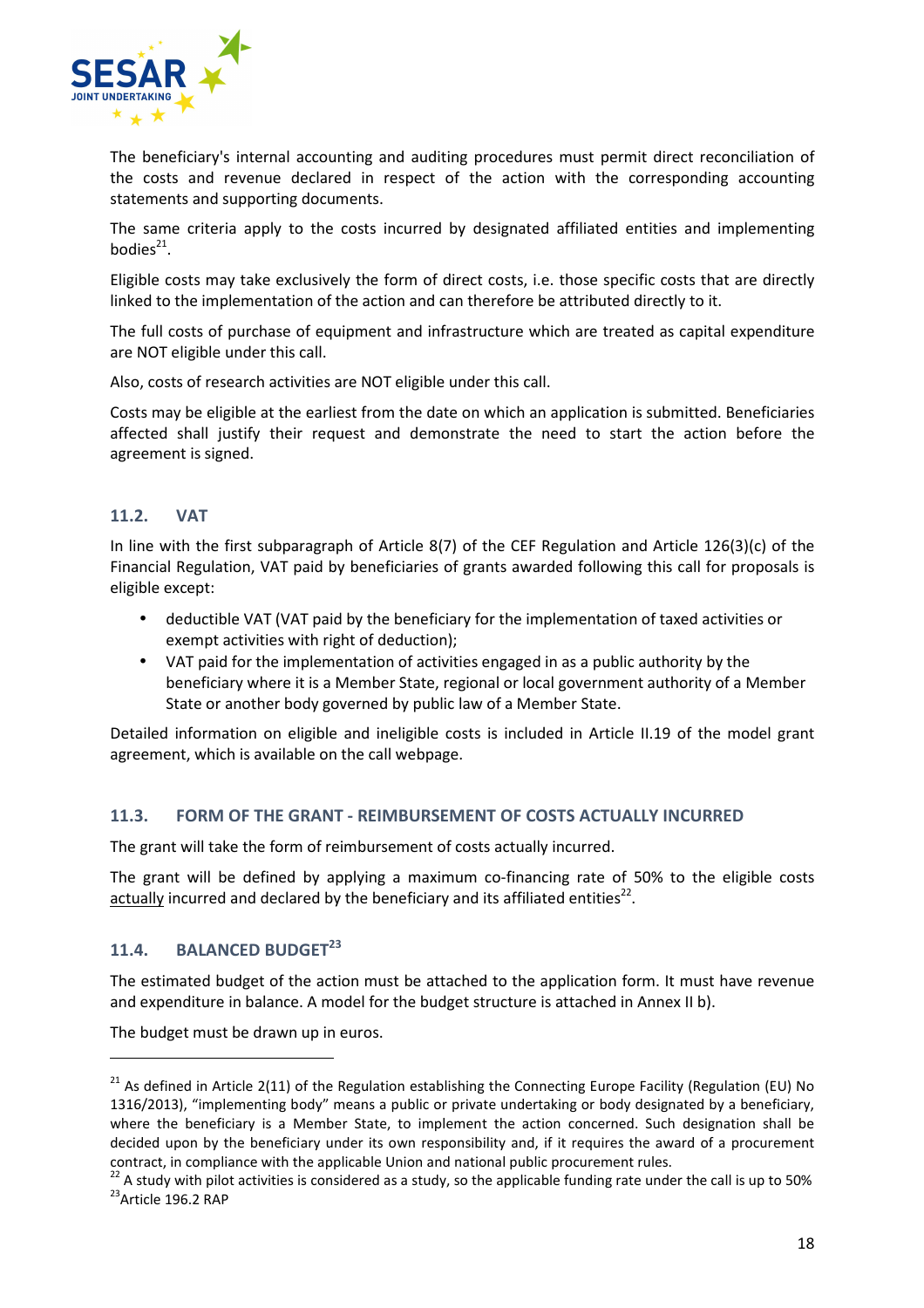

Applicants from countries outside the euro zone may use the conversion rates published in the Official Journal of the European Union, series C, during the month in which they are submitting the application or the monthly rate published on the Commission's website at www.ec.europa.eu/budget/inforeuro/.

The applicant must ensure that the resources which are necessary to carry out the action are not be entirely provided by the EU grant.

Co-financing of the action may take the form of:

- the beneficiary's own resources,
- income generated by the action or work programme,
- financial contributions from third parties.

Overall co-financing may also include in-kind contributions from third parties, i.e. non-financial resources made available free of charge by third parties to the beneficiary or to the consortium. The corresponding costs of third parties are not eligible under the grant, e.g. volunteer work, providing a meeting room for free, etc.

The value of the contribution in kind must not exceed:

- either the costs actually borne and duly supported by accounting documents;
- or, in the absence of such documents, the costs generally accepted on the market in question.

In-kind contributions shall be presented separately in the estimated budget to reflect the total resources allocated to the action. Their unit value is evaluated in the provisional budget and shall not be subject to subsequent changes.

In-kind contributions shall comply with national tax and social security rules.

#### **11.5. CALCULATION OF THE FINAL GRANT AMOUNT**

The final amount of the grant is calculated by the SJU at the time of the payment of the balance. The calculation involves the following steps:

#### **Step 1 — Application of the reimbursement rate to the eligible costs**

The amount under step 1 is obtained by application of the reimbursement rate specified in section 11.3.1 to the eligible costs accepted by the SJU.

#### **Step 2 — Limit to the maximum amount of the grant**

The total amount paid to the beneficiaries by the SJU may in no circumstances exceed the maximum amount of the grant as indicated in the grant agreement. If the amount obtained following Step 1 is higher than this maximum amount, the final amount of the grant is limited to the latter.

#### **Step 3 — Reduction due to the no-profit rule**

'Profit' means the surplus of the amount obtained following Steps 1 and 2 plus the total receipts of the action, over the total eligible costs of the action.

The total eligible costs of the action are the consolidated total eligible costs approved by the SJU. The total receipts of the action are the consolidated total receipts established, generated or confirmed on the date on which the request for payment of the balance is drawn up by the beneficiary.

The following are considered receipts:

(a) income generated by the action;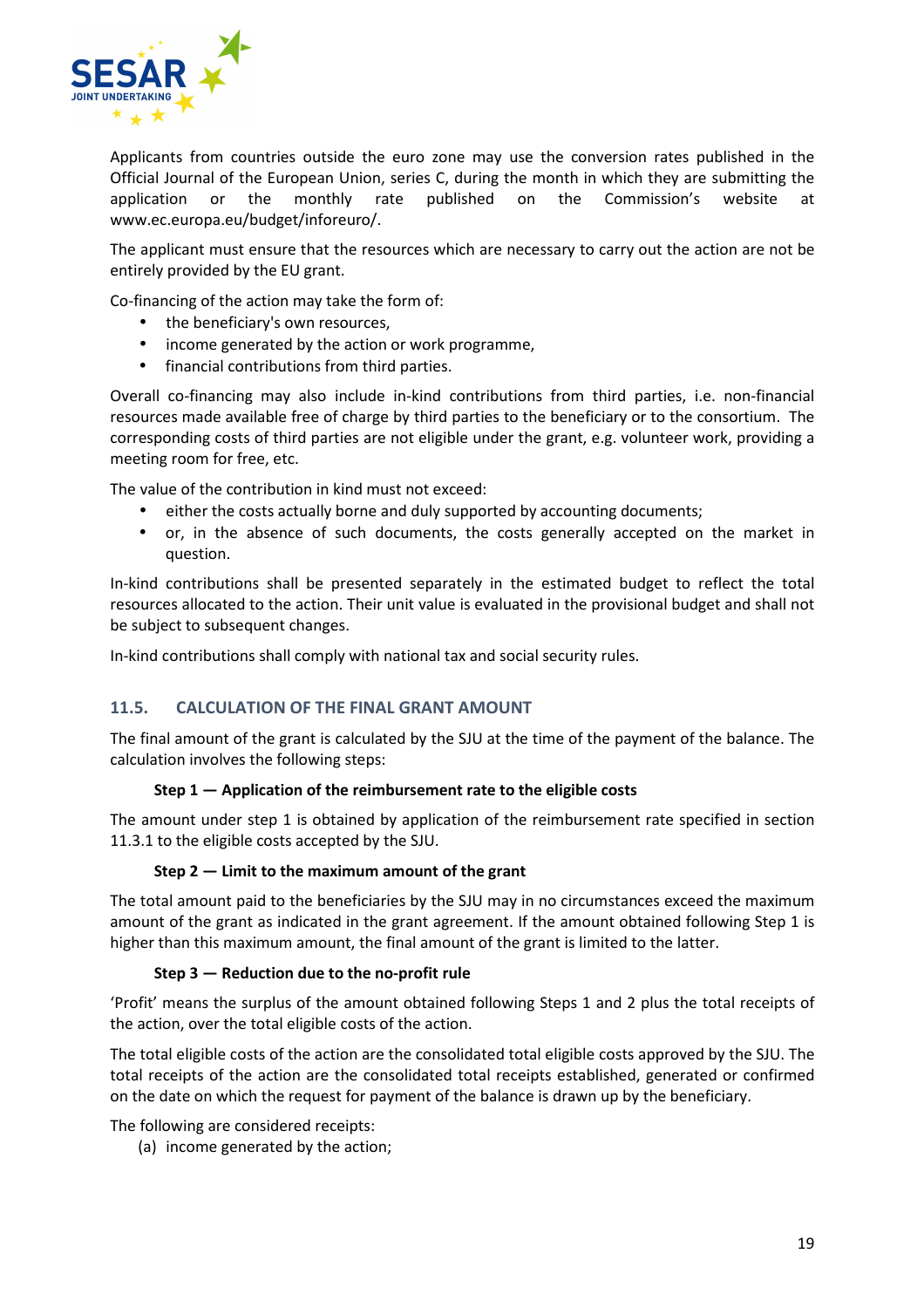

(b) financial contributions given by third parties to a beneficiary or to an affiliated entity, if they are specifically assigned by the third parties to the financing of the eligible costs of the action reimbursed by the SJU.

The following are not considered receipts:

- (a) financial contributions by third parties, if they may be used to cover costs other than the eligible costs under the grant agreement;
- (b) financial contributions by third parties with no obligation to repay any amount unused at the end of the implementation period.

If there is a profit, it will be deducted in proportion to the final rate of reimbursement of the actual eligible costs of the action approved by the SJU.

#### **Step 4 — Reduction due to improper implementation or breach of other obligations.**

The SJU may reduce the maximum amount of the grant if the action has not been implemented properly (i.e. if it has not been implemented or has been implemented poorly, partially or late), or if another obligation under the Agreement has been breached.

The amount of the reduction will be proportionate to the degree to which the action has been implemented improperly or to the seriousness of the breach.

## **11.6. REPORTING AND PAYMENT ARRANGEMENTS<sup>24</sup>**

The beneficiary may request the following payments provided that the conditions of the grant agreement are fulfilled (e.g. payment deadlines, ceilings, etc.). The payment requests shall be accompanied by the documents provided below and detailed in the grant agreement:

| <b>Payment request</b>                                     | <b>Accompanying documents</b>        |
|------------------------------------------------------------|--------------------------------------|
| A pre-financing payment <sup>25</sup> corresponding to 25% | [if requested, bank guarantee (see   |
| of the grant amount                                        | section 12.5.1)                      |
| <b>Payment of the balance</b>                              | (a) Study report;                    |
| The SJU will establish the amount of this payment          | (b) final financial statement;       |
| on the basis of the calculation of the final grant         | (c) summary financial statement      |
| amount (see section 11.5 above). If the total of           | aggregating the financial statements |
| earlier payments is higher than the final grant            | of the beneficiaries and indicating  |
| amount, the beneficiary will be required to                | the receipts;                        |
| reimburse the amount paid in excess by the SJU             | (d) a certificate on the financial   |
| through a recovery order <sup>26</sup> .                   | statements.                          |

 $\overline{a}$ 

<sup>&</sup>lt;sup>24</sup> Article 90, 135 FR, 207 RAP.

<sup>25</sup> Article 109, 110 RAP

<sup>&</sup>lt;sup>26</sup> Article 109, 110 RAP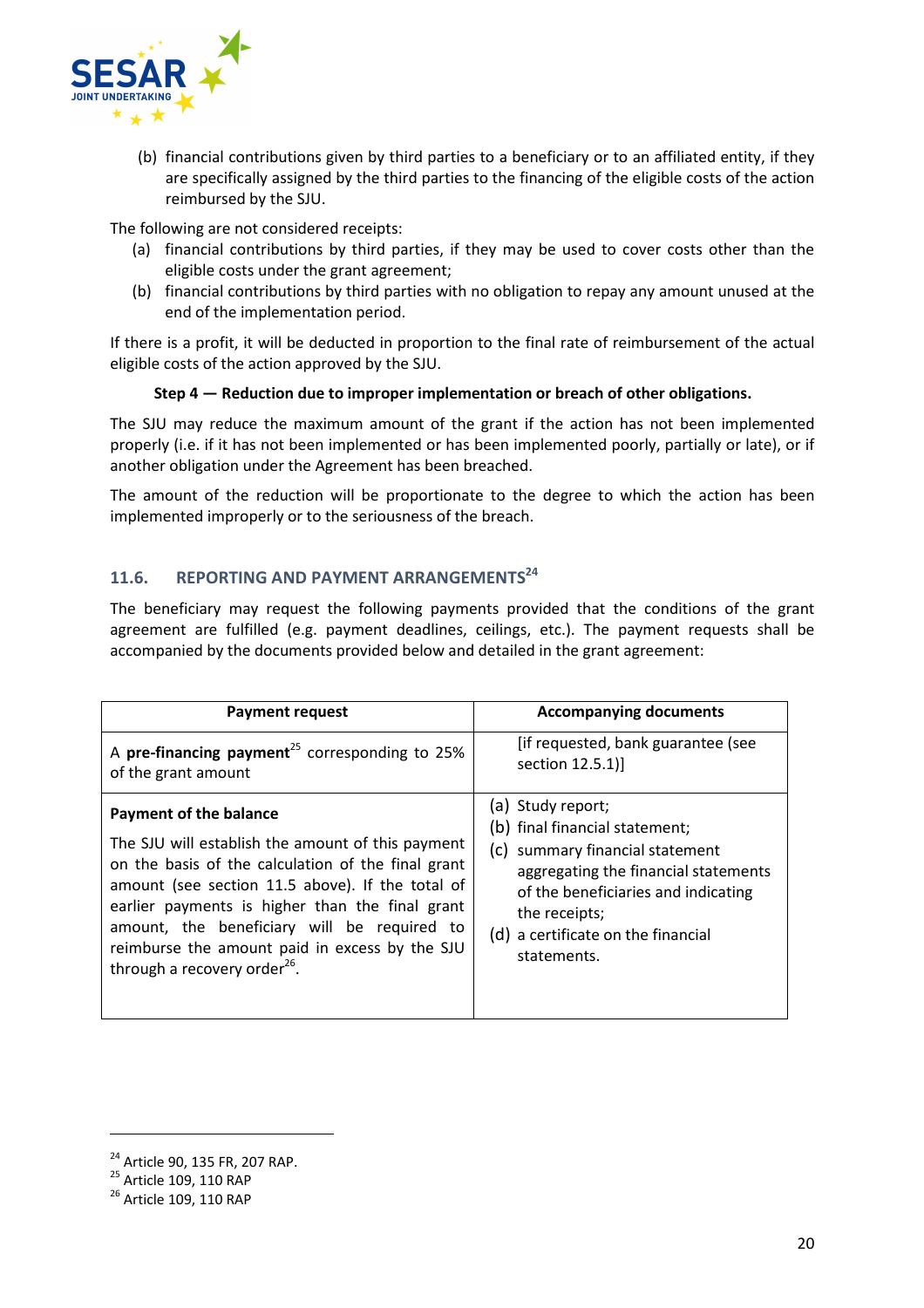

## **11.7. PRE-FINANCING GUARANTEE<sup>27</sup>**

A pre-financing guarantee for up to the same amount as the pre-financing may be requested in order to limit the financial risks linked to the pre-financing payment (see section 8.1).

The financial guarantee, in euro, shall be provided by an approved bank or financial institution established in one of the EU Member States. When the beneficiary is established in a third country, the SJU may agree that a bank or financial institution established in that third country may provide the guarantee if it considers that the bank or financial institution offers equivalent security and characteristics as those offered by a bank or financial institution established in a Member State. Amounts blocked in bank accounts shall not be accepted as financial guarantees.

Subject to the SJU's approval, the guarantee may be replaced by:

- − a joint and several guarantee by a third party or,
- − a joint guarantee of the beneficiaries of an action who are parties to the same grant agreement.

The guarantee shall be released as the pre-financing is gradually cleared against interim payments or the payment of the balance, in accordance with the conditions laid down in the grant agreement.

#### **11.8. OTHER FINANCIAL CONDITIONS**

## a) **Non-cumulative award**<sup>28</sup>

An action may only receive one grant from the EU budget.

In no circumstances shall the same costs be financed twice by the Union budget. To ensure this, applicants shall indicate in the grant application the sources and amounts of Union funding received or applied for the same action or part of the action or for its (the applicant's) functioning during the same financial year as well as any other funding received or applied for the same action.<sup>29</sup>

#### **b) Non-retroactivity**<sup>30</sup>

No grant may be awarded retrospectively for actions already completed.

A grant may be awarded for an action which has already begun only where the applicant can demonstrate in the grant application the need to start the action before the grant agreement is signed.

In such cases, costs eligible for financing may not have been incurred prior to the date of submission of the grant application.

#### **c) Implementation contracts/subcontracting**<sup>31</sup>

Where the implementation of the action requires the award of procurement contracts (implementation contracts), the beneficiary must award the contract to the bid offering best value for money or the lowest price (as appropriate), avoiding conflicts of interests.

 $\overline{a}$ 

<sup>27</sup> Article 134 FR, 206 RAP

<sup>&</sup>lt;sup>28</sup> Article 129 FR

<sup>&</sup>lt;sup>29</sup> Article 196.4 RAP

<sup>&</sup>lt;sup>30</sup> Article 130 FR

<sup>&</sup>lt;sup>31</sup> Article 137 FR, 209 RAP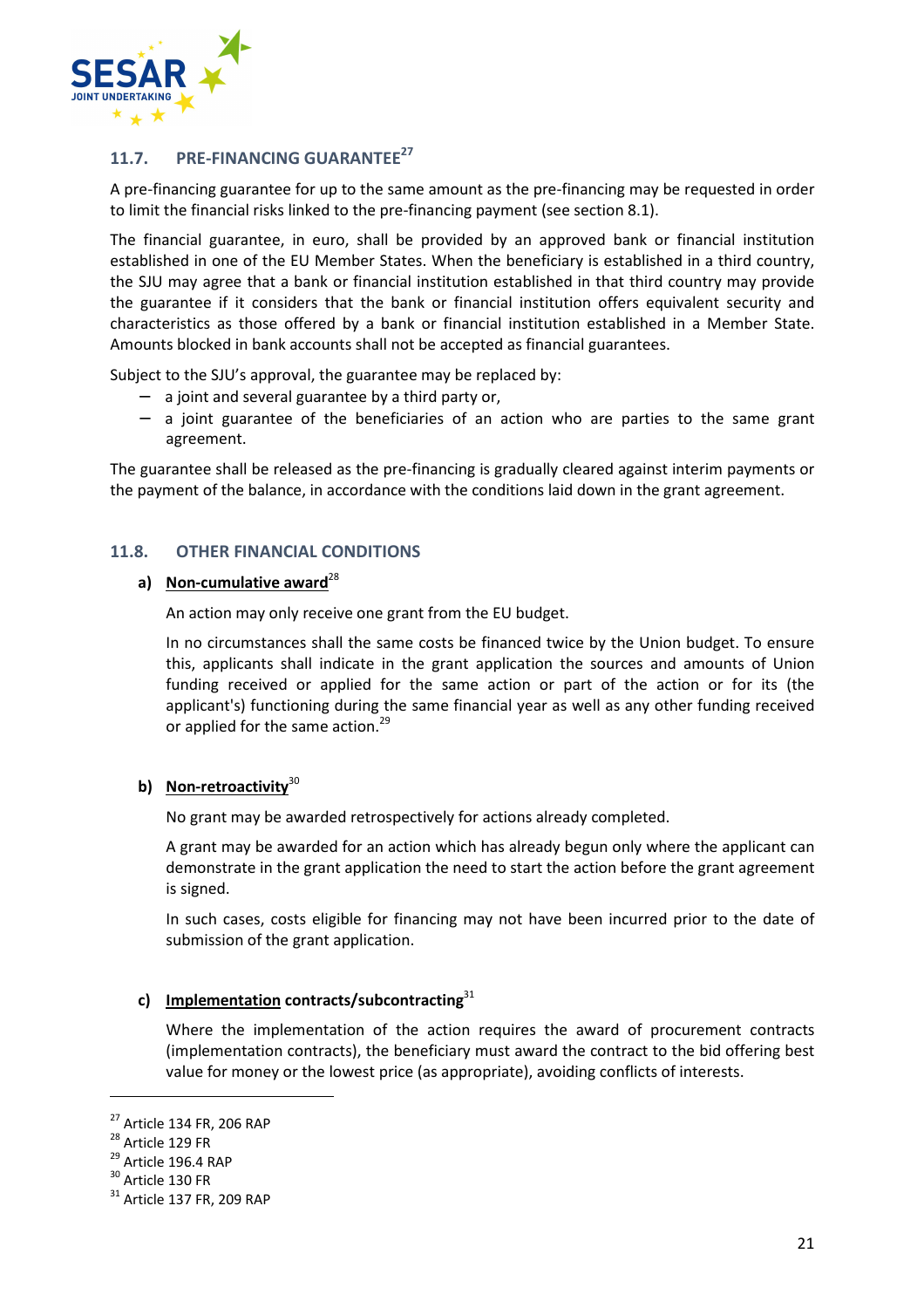

The beneficiary is expected to clearly document the tendering procedure and retain the documentation for the event of an audit.

Entities acting in their capacity of contracting authorities in the meaning of Directive 2014/24/EU<sup>32</sup> or contracting entities in the meaning of Directive 2014/25/EU<sup>33</sup> must comply with the applicable national public procurement rules.

Beneficiaries may subcontract tasks forming part of the action. If they do so, they must ensure that, in addition to the above-mentioned conditions of best value for money and absence of conflicts of interests, the following conditions are also complied with:

- a) subcontracting does not cover core tasks of the action;
- b) recourse to subcontracting is justified because of the nature of the action and what is necessary for its implementation;
- c) the estimated costs of the subcontracting are clearly identifiable in the estimated budget;
- d) any recourse to subcontracting, if not provided for in description of the action, is communicated by the beneficiary and approved by the SJU. The SJU may grant approval:
	- (i) before any recourse to subcontracting, if the beneficiaries requests an amendment
	- (ii) after recourse to subcontracting if the subcontracting:
		- − is specifically justified in the interim or final technical report and
		- − does not entail changes to the grant agreement which would call into question the decision awarding the grant or be contrary to the equal treatment of applicants;
- e) the beneficiaries ensure that certain conditions applicable to beneficiaries, enumerated in the grant agreement (e.g. visibility, confidentiality, etc.), are also applicable to the subcontractors.

#### **d) Financial support to third parties**<sup>34</sup>

The applications may not envisage provision of financial support to third parties.

## **12. PUBLICITY**

#### **12.1. BY THE BENEFICIARIES**

Beneficiaries must clearly acknowledge the European Union's contribution in all publications and communication or in conjunction with activities for which the grant is used.

In this respect, beneficiaries are required to give prominence to the name and emblem of SJU and European Union on all their publications, posters, programmes and other products realised under the co-financed project. To do this they must use the text, the emblem and the disclaimer available at

 $32$  Directive 2014/24/EU of the European Parliament and of the Council of 26 February 2014 on public procurement and repealing Directive 2004/18/EC

 $33$  Directive 2014/24/EU of the European Parliament and of the Council of 26 February 2014 on procurement by entities operating in the water, energy, transport and postal services sectors and repealing Directive 2004/17/EC

<sup>34</sup> Article 137 FR, 210 RAP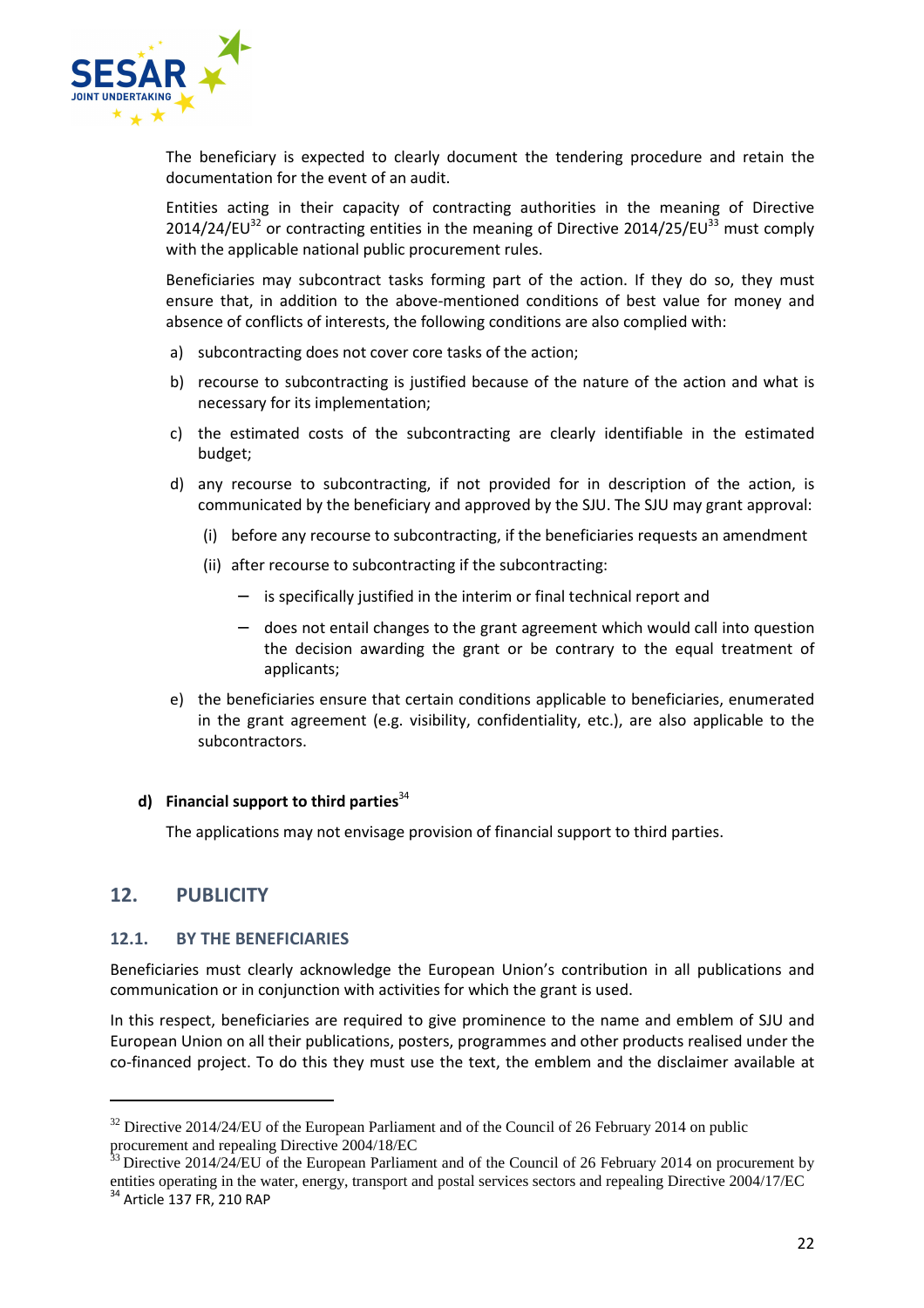

http://www.sesarju.eu/sites/default/files/documents/2017%20SESAR%20Guideline-FINAL.pdf (page 8).

If this requirement is not fully complied with, the beneficiary's grant may be reduced in accordance with the provisions of the grant agreement.

Moreover, beneficiary shall respect the U-Space Terms and Conditions (including the Registration form) available at: https://www.sesarju.eu/node/2861.

## **12.2. BY THE SJU<sup>35</sup>**

With the exception of scholarships paid to natural persons and other direct support paid to natural persons in most need, all information relating to grants awarded in the course of a financial year shall be published on an internet site of the European Union institutions no later than the 30 June of the year following the financial year in which the grants were awarded.

The SJU will publish the following information:

- − name of the beneficiary;
- − address of the beneficiary when the latter is a legal person, region when the beneficiary is a natural person, as defined on NUTS 2 level<sup>36</sup> if he/she is domiciled within EU or equivalent if domiciled outside EU;
- − subject of the grant;
- − amount awarded.

Upon a reasoned and duly substantiated request by the beneficiary, the publication shall be waived if such disclosure risks threatening the rights and freedoms of individuals concerned as protected by the Charter of Fundamental Rights of the European Union or harm the commercial interests of the beneficiaries.

## **13. PROCESSING OF PERSONAL DATA**

The reply to any call for proposals involves the recording and processing of personal data (such as name, address and CV). Such data will be processed pursuant to Regulation (EC) No 45/2001 on the protection of individuals with regard to the processing of personal data by the Community institutions and bodies and on the free movement of such data. Unless indicated otherwise, the questions and any personal data requested that are required to evaluate the application in accordance with the call for proposal will be processed solely for that purpose by the SESAR Joint Undertaking.

Personal data may be registered in the Early Detection and Exclusion System by the Commission, should the beneficiary be in one of the situations mentioned in Article 106(1) and 107 of the Financial Regulation 966/2012 (for more information see the Privacy Statement on:

http://ec.europa.eu/budget/library/explained/management/protecting/privacy\_statement\_edes\_en .pdf).

Processing of personal data within the frame of the project shall comply with Directive 46/1995, and relevant national legislation in place, and as from 25 May 2018 with Regulation 2016/679.

<sup>&</sup>lt;sup>35</sup> Article 35, 128.3 FR, 21, 191 RAP.

<sup>&</sup>lt;sup>36</sup> European Union Official Journal L 39, of 10 February 2007.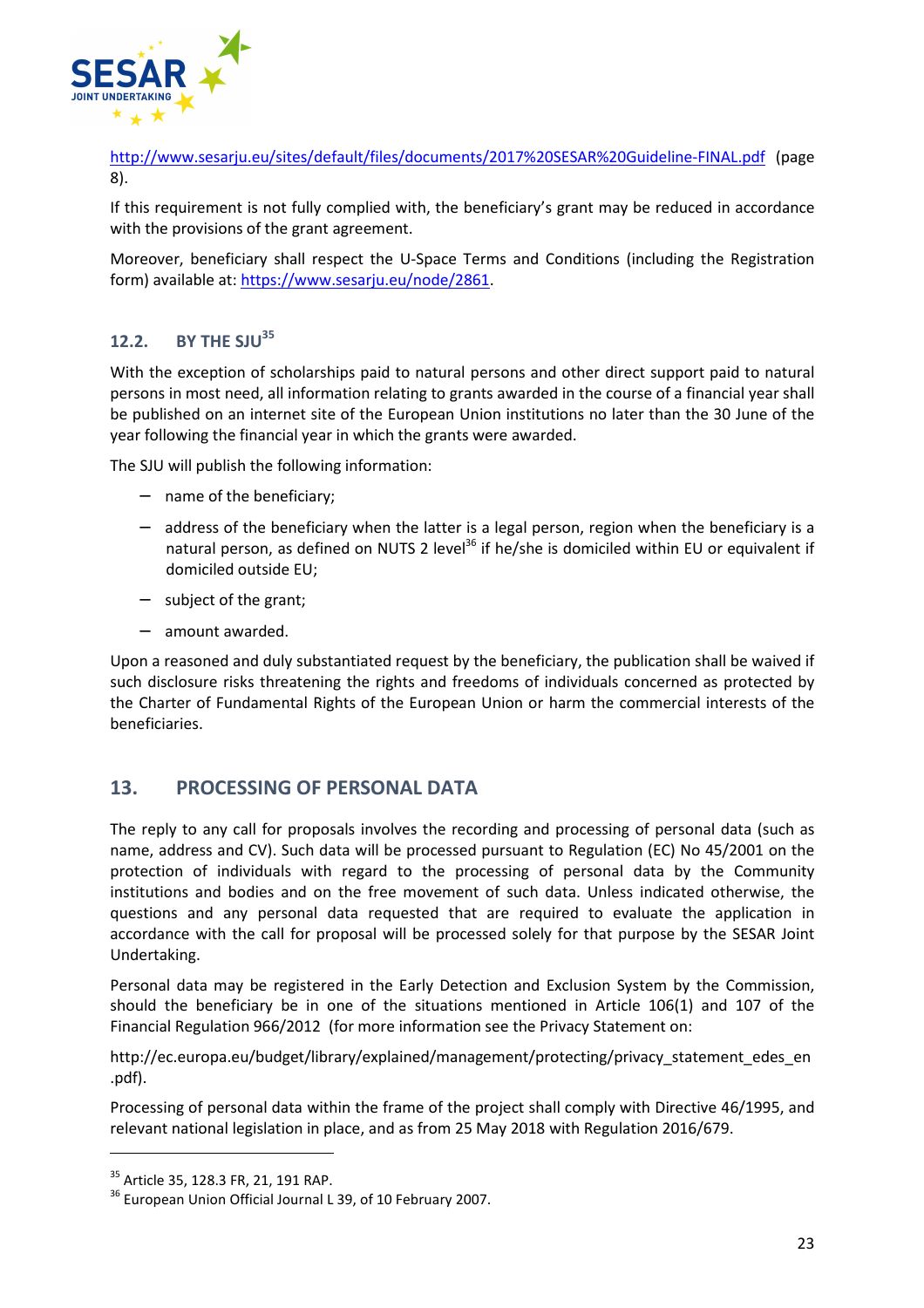

## **14. PROCEDURE FOR THE SUBMISSION OF PROPOSALS**

Proposals must be sent by the deadline set out under section 3.

No modification to the application is allowed once the deadline for submission has elapsed. However, if there is a need to clarify certain aspects or to correct clerical mistakes, the SJU may contact the applicant during the evaluation process<sup>37</sup>.

Nota bene: the original EU Member State approval/agreement in the template of Section 4.3 of the Application form, which will be sent after the call deadline of  $15<sup>th</sup>$  May 2018 (at 11:30 Brussels time), and within the maximum of 15 working days thereafter as per Section 6.2.1, shall be sent following the same submission requirements as set forth in the present Section.

Applicants will be informed in writing about the results of the evaluation process. $38$ 

Application forms are available at http://www.sesarju.eu/procurement.

Applications must be submitted in the correct form, duly completed and dated. They must be submitted in:

- **2 paper copies** (one original clearly identified as such, plus **one** copy). The original paper version of the application must be marked "ORIGINAL", initialled (each page) and signed by the person authorised to enter into legally binding commitments on behalf of the applicant organisation.
- **1 electronic copy** (in pdf format) submitted on a memory stick/USB key.

Applications must be clear and concise, perfectly legible so that there can be no doubt as to words and figures, include continuous page numbering, and assembled in a coherent fashion (e.g. bound or stapled).

It is recommended that the proposals are submitted in environmentally friendly way, e.g. double side printing, limiting attachments to what is required in this call for proposal (i.e. no additional material) and avoiding plastic folders and binders.

Applications must be sent to the following address<sup>39</sup>:

**SESAR Joint Undertaking Grant Management team** 

**Avenue de Cortenbergh, 100** 

**B-1000 Brussels** 

**BELGIUM** 

- − by post, date as postmark;
- − in person, date as receipt,
- − by courier service, date of receipt by the courier service.

 $\overline{a}$ 

<sup>&</sup>lt;sup>37</sup> Article 96 FR

<sup>38</sup> Article 133 FR, 205 RAP

<sup>&</sup>lt;sup>39</sup> Article 195.3 RAP